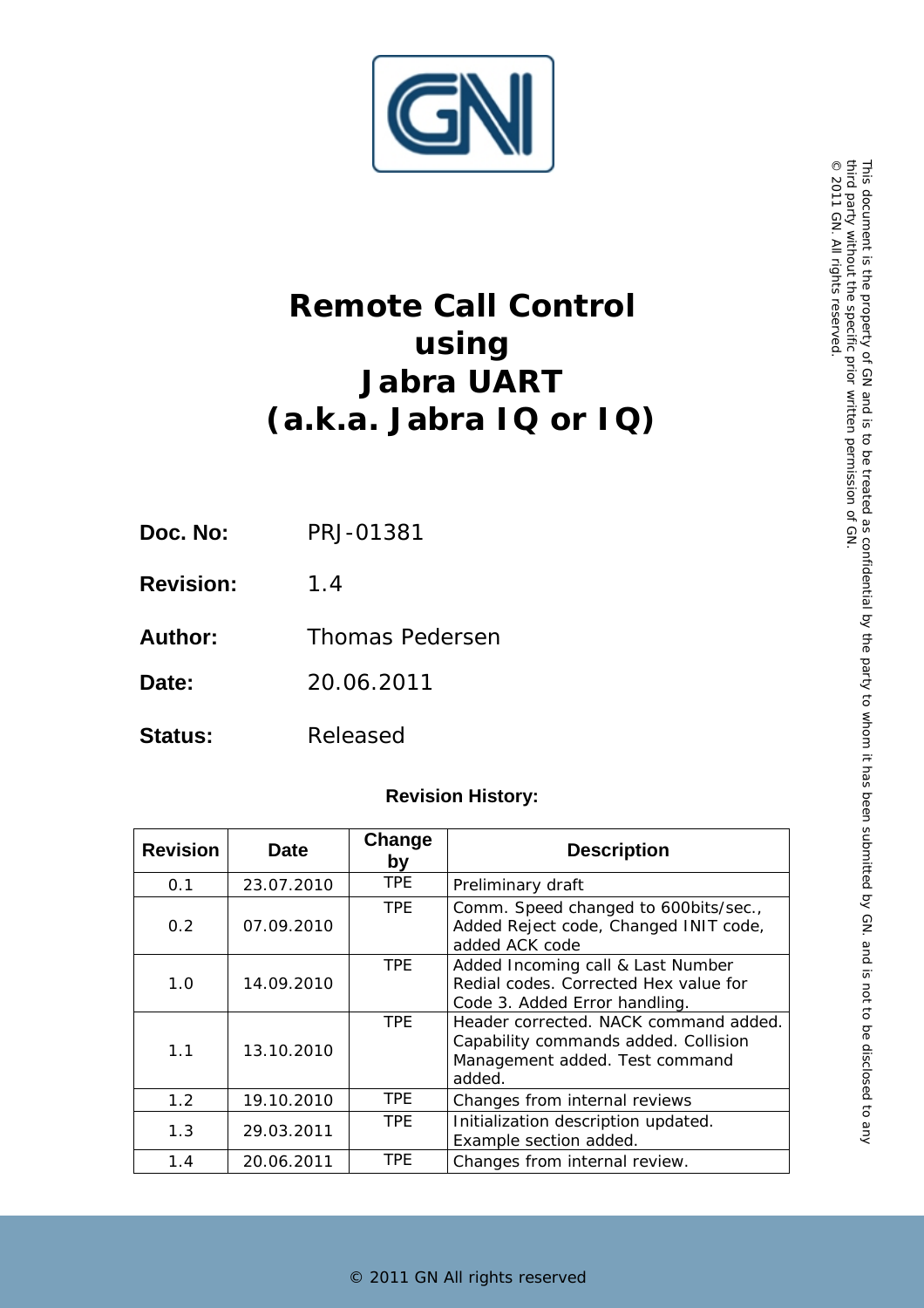# **Table of Contents**

| 1.1<br>1.2<br>$\overline{2}$<br>2.1<br>2.2<br>Example schematic (Low drive capability, <20mA) 5<br>2.2.1<br>2.2.2 Example schematic (High drive capability, >20mA) 5<br>2.2.3<br>3<br>3.1<br>3.1.1<br>3.1.2<br>3.2<br>3.3<br>3.4<br>3.5<br>3.6<br>3.7<br>3.8<br>3.9<br>3.9.1<br>3.9.2<br>3.9.3<br>3.9.4<br>3.9.5<br>4<br>4.1.1<br>4.1.2<br>4.1.3<br>4.1.4<br>4.1.5<br>4.1.6<br>4.2.1<br>4.2.2<br>4.2.3<br>4.2.4<br>4.2.5<br>4.2.6<br>4.3.1<br>4.3.2<br>4.3.3<br>4.3.4<br>5<br>5.1 |
|-----------------------------------------------------------------------------------------------------------------------------------------------------------------------------------------------------------------------------------------------------------------------------------------------------------------------------------------------------------------------------------------------------------------------------------------------------------------------------------|
|                                                                                                                                                                                                                                                                                                                                                                                                                                                                                   |
|                                                                                                                                                                                                                                                                                                                                                                                                                                                                                   |
|                                                                                                                                                                                                                                                                                                                                                                                                                                                                                   |
|                                                                                                                                                                                                                                                                                                                                                                                                                                                                                   |
|                                                                                                                                                                                                                                                                                                                                                                                                                                                                                   |
|                                                                                                                                                                                                                                                                                                                                                                                                                                                                                   |
|                                                                                                                                                                                                                                                                                                                                                                                                                                                                                   |
|                                                                                                                                                                                                                                                                                                                                                                                                                                                                                   |
|                                                                                                                                                                                                                                                                                                                                                                                                                                                                                   |
|                                                                                                                                                                                                                                                                                                                                                                                                                                                                                   |
|                                                                                                                                                                                                                                                                                                                                                                                                                                                                                   |
|                                                                                                                                                                                                                                                                                                                                                                                                                                                                                   |
|                                                                                                                                                                                                                                                                                                                                                                                                                                                                                   |
|                                                                                                                                                                                                                                                                                                                                                                                                                                                                                   |
|                                                                                                                                                                                                                                                                                                                                                                                                                                                                                   |
|                                                                                                                                                                                                                                                                                                                                                                                                                                                                                   |
|                                                                                                                                                                                                                                                                                                                                                                                                                                                                                   |
|                                                                                                                                                                                                                                                                                                                                                                                                                                                                                   |
|                                                                                                                                                                                                                                                                                                                                                                                                                                                                                   |
|                                                                                                                                                                                                                                                                                                                                                                                                                                                                                   |
|                                                                                                                                                                                                                                                                                                                                                                                                                                                                                   |
|                                                                                                                                                                                                                                                                                                                                                                                                                                                                                   |
|                                                                                                                                                                                                                                                                                                                                                                                                                                                                                   |
|                                                                                                                                                                                                                                                                                                                                                                                                                                                                                   |
|                                                                                                                                                                                                                                                                                                                                                                                                                                                                                   |
|                                                                                                                                                                                                                                                                                                                                                                                                                                                                                   |
|                                                                                                                                                                                                                                                                                                                                                                                                                                                                                   |
|                                                                                                                                                                                                                                                                                                                                                                                                                                                                                   |
|                                                                                                                                                                                                                                                                                                                                                                                                                                                                                   |
|                                                                                                                                                                                                                                                                                                                                                                                                                                                                                   |
|                                                                                                                                                                                                                                                                                                                                                                                                                                                                                   |
|                                                                                                                                                                                                                                                                                                                                                                                                                                                                                   |
|                                                                                                                                                                                                                                                                                                                                                                                                                                                                                   |
|                                                                                                                                                                                                                                                                                                                                                                                                                                                                                   |
|                                                                                                                                                                                                                                                                                                                                                                                                                                                                                   |
|                                                                                                                                                                                                                                                                                                                                                                                                                                                                                   |
|                                                                                                                                                                                                                                                                                                                                                                                                                                                                                   |
|                                                                                                                                                                                                                                                                                                                                                                                                                                                                                   |
|                                                                                                                                                                                                                                                                                                                                                                                                                                                                                   |
|                                                                                                                                                                                                                                                                                                                                                                                                                                                                                   |
|                                                                                                                                                                                                                                                                                                                                                                                                                                                                                   |
|                                                                                                                                                                                                                                                                                                                                                                                                                                                                                   |
|                                                                                                                                                                                                                                                                                                                                                                                                                                                                                   |
|                                                                                                                                                                                                                                                                                                                                                                                                                                                                                   |
|                                                                                                                                                                                                                                                                                                                                                                                                                                                                                   |
| 5.2                                                                                                                                                                                                                                                                                                                                                                                                                                                                               |
| 5.3                                                                                                                                                                                                                                                                                                                                                                                                                                                                               |
| 5.4                                                                                                                                                                                                                                                                                                                                                                                                                                                                               |
|                                                                                                                                                                                                                                                                                                                                                                                                                                                                                   |
|                                                                                                                                                                                                                                                                                                                                                                                                                                                                                   |
| 5.5<br>5.6                                                                                                                                                                                                                                                                                                                                                                                                                                                                        |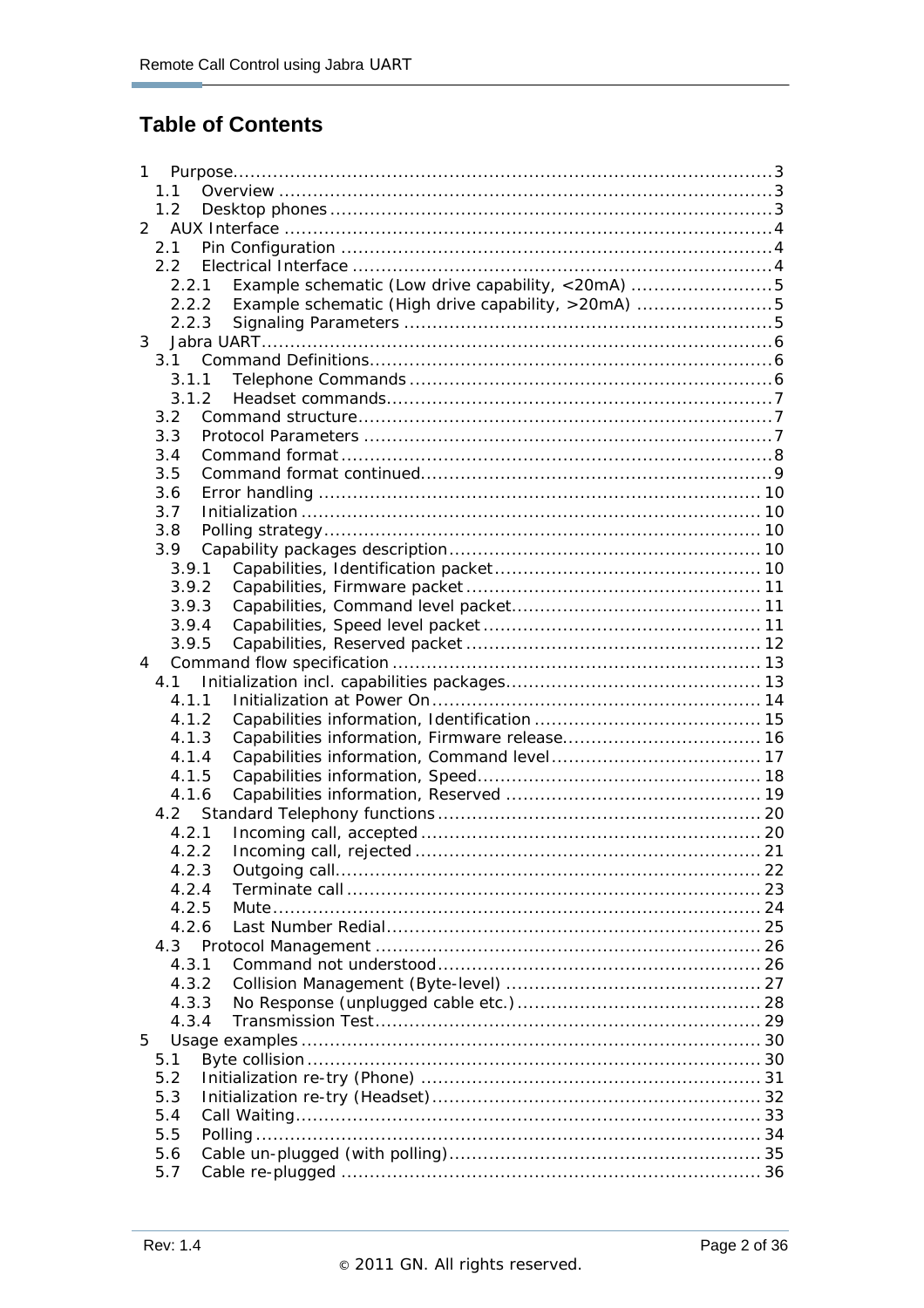# **1 Purpose**

ł

Wireless headsets are becoming increasingly used in the Enterprise telephony environment. Through freedom to move around the enterprise while being on a call, the wireless headset provides a new set of functionalities and need for expanded interoperability with the desktop telephone.

A traditional corded headset connects to the phone's 4-wire handset interface, sometimes through a headset amplifier. Call control is being managed by the user directly by pressing buttons on the desktop phone. But when wireless headsets are used, the desktop phone may be out of reach and the need for some remote call control functionality is valuable.

This document describes a way of designing a remote call control interface for use between telephones and Jabra / GN Netcom wireless headsets.

#### **1.1 Overview**

This document is organized in four sections. The first section describes the hardware and physical interface to desktop phones. The second section describes the signaling protocol options for the interface. Third section describes the command flow when communicating with a headset base. Fourth section describes combined usage of commands.

## **1.2 Desktop phones**

GN Netcom and Jabra headset systems for use in the Enterprise are typically equipped with a desktop base station, which serves as wireless access point, placeholder and charger for the headset. Meanwhile the base station is also the interface to the telephone through two connections, a 4-wire port for voice and an 8-pin auxiliary (AUX) port for call control. The remaining part of this document is concerned with the AUX port.

The AUX interface can be used to:

- o control external devices (i.e. a mechanical hook lifting device)
- o communicate hook switch commands with a telephone (e-hook)

#### **AUX Interface**

- Connector type and orientation
- Pin-out of connector
- Signal definition
- Hardware implementation
- Electrical characteristics

#### **Hook Interface**

• Jabra UART Mode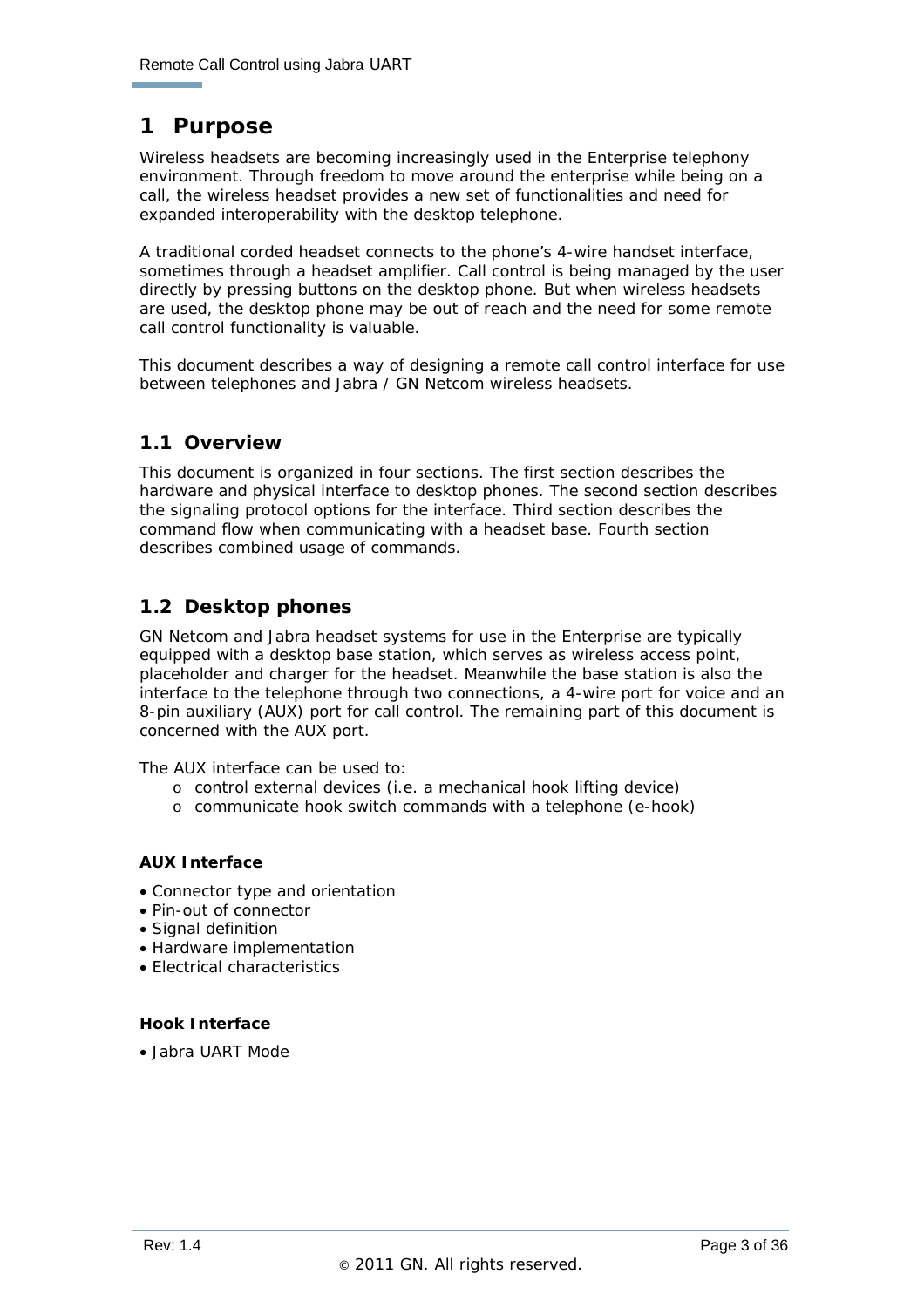# **2 AUX Interface**

ł

Communications to external devices use the AUX connector. The plug type used in the headset base station is an 8 pin modular plug.

#### **2.1 Pin Configuration**

| <b>Pin No</b> | <b>Name</b> | <b>Description</b>                                 |
|---------------|-------------|----------------------------------------------------|
|               | Pin 1       | Internal GNN use only. DO NOT CONNECT.             |
| 2             | <b>GND</b>  | GND reference for 7V5 supply.                      |
| 3             | Tx+         | Output signaling from Headset AUX port to Phone    |
| 4             | Tx-         | communications port.                               |
| 5             | $Rx+$       | Input signaling from Phone communications port to  |
| 6             | Rx-         | Headset AUX port.                                  |
|               | 7.5V        | Unregulated supply voltage. Maximum current: 100mA |
| 8             | Pin 8       | Internal GNN use only. DO NOT CONNECT.             |

The standard hardware implementation is shown in figure below.

Output signal (Tx) and input signal (Rx) are galvanically isolated from the rest of the headset base station (see below diagram).

Isolation is made with opto-couplers why the signal voltage must be evaluated before compliance can be guaranteed.

Diagram shows connection to serial interface. Rx and Tx are named from a headset device point of view and pin numbers match above pin configuration.

# **2.2 Electrical Interface**



AUX Plug (Male)



Cable is inserted here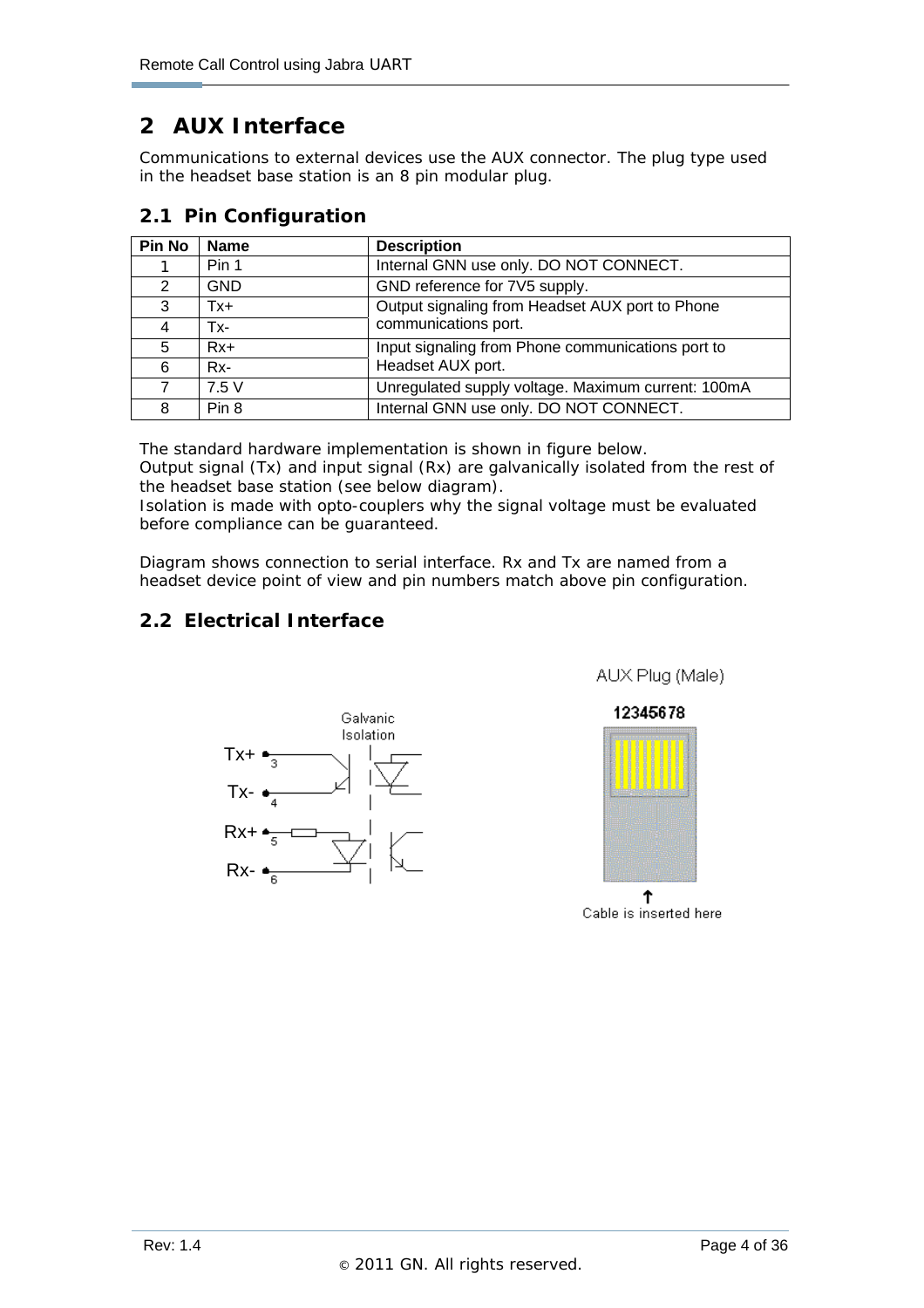# **2.2.1 Example schematic (Low drive capability, <20mA)**



## **2.2.2 Example schematic (High drive capability, >20mA)**



#### **2.2.3 Signaling Parameters**

| <b>Name</b>      | Value         | Comment                                               |
|------------------|---------------|-------------------------------------------------------|
| Encoding         | <b>UART</b>   |                                                       |
| <b>Baud Rate</b> | 600 bits/sec* | Bit period = $1666\mu s$ , Byte period = $18326\mu s$ |
| Data Bits        | 8             |                                                       |
| Parity           | <b>None</b>   |                                                       |
| <b>Start Bit</b> |               |                                                       |
| Stop Bit         |               | To allow for UART with tight timing specs.            |

\*: This is the default speed. Use CAP\_SPD function to negotiate speed.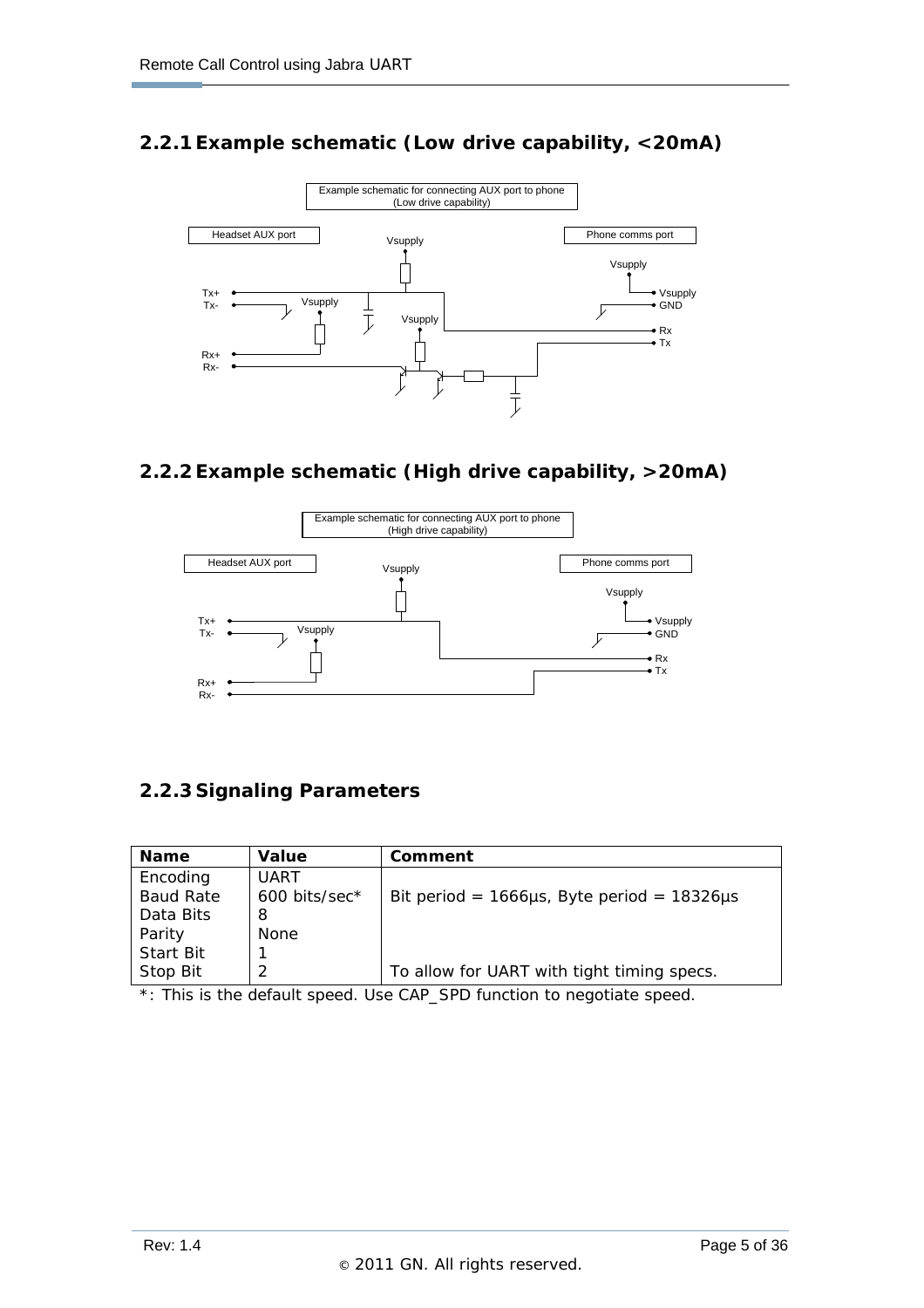# **3 Jabra UART**

ł

The Jabra UART protocol is a derivative of the DHSG standard, which has been in use for many years in the headset industry. The main differences between the DHSG and the Jabra UART protocols are the absence of Manchester encoding, and the presence of an initialization sequence. Furthermore this document describes the command flow associated with the Jabra UART protocol, a feature that was absent from the original DHSG standard.

The Jabra UART interface communicates through the AUX port which is widely supported by wireless GN Netcom headset devices.

The Jabra UART protocol is **NOT** compatible with the DHSG protocol.

## **3.1 Command Definitions**

Different commands are defined depending if you are telephone device or headset device.

## **3.1.1 Telephone Commands**

| <b>CMD</b> | Code                     | Hex       | <b>Definition</b> | <b>Description</b>                   |
|------------|--------------------------|-----------|-------------------|--------------------------------------|
| Level      |                          |           |                   |                                      |
| 001        | <b>INIT</b>              | 21        | Initialization    | Inform the headset device about      |
|            |                          |           |                   | presence                             |
| 001        | <b>BEL</b>               | 07        | Initialization    | Confirms the request for             |
|            |                          |           | acknowledge       | initialization                       |
| 001        | $\mathbf{1}$             | EE        | Ringer            | Inform headset device about          |
|            |                          |           |                   | incoming call. Headset injects       |
|            |                          |           |                   | ringtone.                            |
| 001        | $\overline{2}$           | DD        | Call active       | ID that line is active               |
| 001        | $\overline{3}$           | <b>BB</b> | Call inactive     | ID that line is inactive             |
| 001        | $\overline{\mathcal{A}}$ | 37        | Mute active       | ID that Mute is active               |
| 001        | $\overline{5}$           | 2F        | Mute inactive     | ID that Mute is inactive             |
| 001        | <b>ACK</b>               | 06        | Acknowledge       | Confirm receipt of valid command     |
| 001        | <b>NACK</b>              | 15        | <b>Not</b>        | Command not received correctly       |
|            |                          |           | Acknowledged      |                                      |
| 001        | <b>STX</b>               | 02        | Start Of Text     | Indicates start of byte package      |
| 001        | <b>ETX</b>               | 03        | End Of Text       | Indicates end of byte package        |
| 001        | CAP_ID                   | 22        | Capabilities,     | Initiates exchange of identification |
|            |                          |           | identification    | information                          |
| 001        | CAP_FW                   | 23        | Capabilities,     | Initiates exchange of Firmware       |
|            |                          |           | Firmware rel.     | release information                  |
| 001        | CAP_CMD                  | 24        | Capabilities,     | Initiates exchange of Command        |
|            |                          |           | Command           | level information                    |
|            |                          |           | level             |                                      |
| 001        | CAP_SPD                  | 25        | Capabilities,     | Initiates exchange of                |
|            |                          |           | Speed             | communication speed information      |
| 001        | CAP_RES                  | 26        | Capabilities,     | Initiates exchange of reserved       |
|            |                          |           | Reserved          | bytes information                    |
| 001        | <b>TEST</b>              | 55        | Test              | Test whether the other party is      |
|            |                          |           |                   | able to communicate                  |
| 002        | Incoming                 | 69        | Incoming call     | Inform headset device that a call    |
|            | call                     |           |                   | is coming. Headset opens audio       |
|            |                          |           |                   | channel. Phone injects ringtone.     |

Commands from the telephone are sent as described below.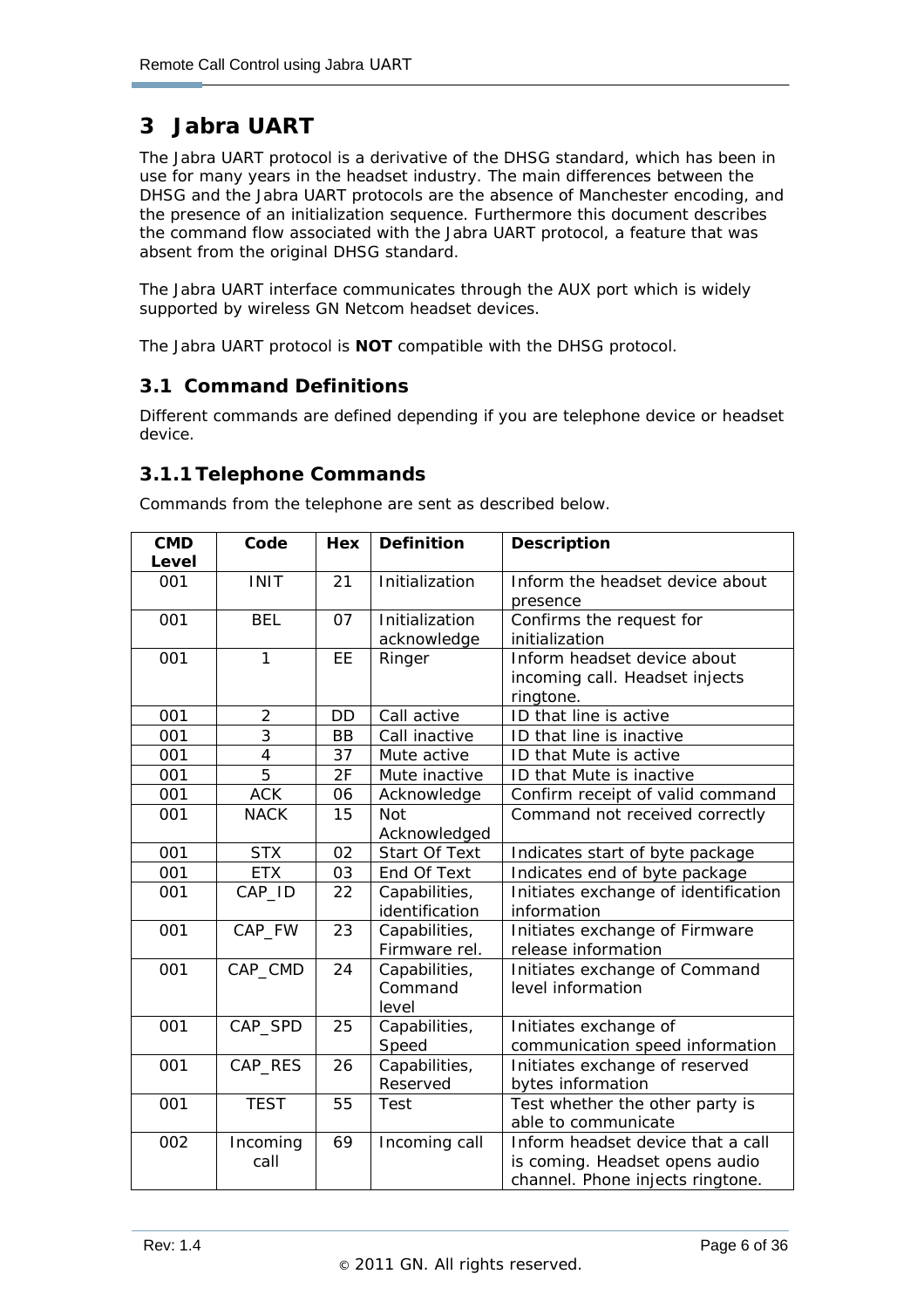### **3.1.2 Headset commands**

ł

Commands from the headset device are described below.

| <b>CMD</b><br>Level | Code                     | Hex       | <b>Definition</b>                 | <b>Description</b>                                       |  |
|---------------------|--------------------------|-----------|-----------------------------------|----------------------------------------------------------|--|
| 001                 | <b>INIT</b>              | 21        | Initialization                    | Inform the telephone device about<br>presence            |  |
| 001                 | <b>BEL</b>               | 07        | Initialization<br>acknowledge     | Confirms the request for<br>initialization               |  |
| 001                 | $\mathbf{1}$             | EE        | On hook                           | "Handset replaced" pressed from<br>headset               |  |
| 001                 | $\overline{2}$           | <b>DD</b> | Off hook                          | "Handset lifted" pressed from<br>headset                 |  |
| 001                 | 3                        | <b>BB</b> | Mute On                           | Mute activated from headset                              |  |
| 001                 | $\overline{4}$           | 37        | Mute Off                          | Mute de-activated from headset                           |  |
| 001                 | <b>REJECT</b>            | 65        | Reject call                       | Reject incoming call                                     |  |
| 001                 | <b>ACK</b>               | 06        | Acknowledge                       | Confirm receipt of valid command                         |  |
| 001                 | <b>NACK</b>              | 15        | <b>Not</b><br>Acknowledged        | Command not received correctly                           |  |
| 001                 | <b>STX</b>               | 02        | Start Of Text                     | Indicates start of byte package                          |  |
| 001                 | <b>ETX</b>               | 03        | End Of Text                       | Indicates end of byte package                            |  |
| 001                 | CAP_ID                   | 22        | Capabilities,<br>identification   | Initiates exchange of identification<br>information      |  |
| 001                 | CAP_FW                   | 23        | Capabilities,<br>Firmware rel.    | Initiates exchange of Firmware<br>release information    |  |
| 001                 | CAP_CMD                  | 24        | Capabilities,<br>Command<br>level | Initiates exchange of Command<br>level information       |  |
| 001                 | CAP_SPD                  | 25        | Capabilities,<br>Speed            | Initiates exchange of<br>communication speed information |  |
| 001                 | CAP_RES                  | 26        | Capabilities,<br>Reserved         | Initiates exchange of reserved<br>bytes information      |  |
| 001                 | <b>TEST</b>              | 55        | Test                              | Test whether the other party is<br>able to communicate   |  |
| 002                 | Last<br>Number<br>Redial | 73        | Dial last<br>number               | Instruct the phone to dial the last<br>dialed number     |  |

#### **3.2 Command structure**

The commands are sent using the Protocol Parameter scheme shown below.

#### **3.3 Protocol Parameters**

| <b>Name</b>                 | Value             | Comment                          |
|-----------------------------|-------------------|----------------------------------|
| <b>Retries</b>              | 3                 | Maximum                          |
| Timeouts:                   |                   |                                  |
| Phone $\rightarrow$ HS      | 150ms             | Any command requiring a response |
| $HS \rightarrow$ Phone      | 400 <sub>ms</sub> | Any command requiring a response |
| Init re-try timeout (Phone) | 10 <sub>s</sub>   | After maximum number of retries  |
| Init re-try timeout (HS)    | 12 <sub>S</sub>   | After maximum number of retries  |
| SPD Guard time              | 10ms              | After Speed change completion    |
| Phone Poll Interval         | 10 <sub>s</sub>   | Standard Poll interval           |
| <b>HS Poll Timeout</b>      | 12 <sub>s</sub>   | If Phone Poll is not received    |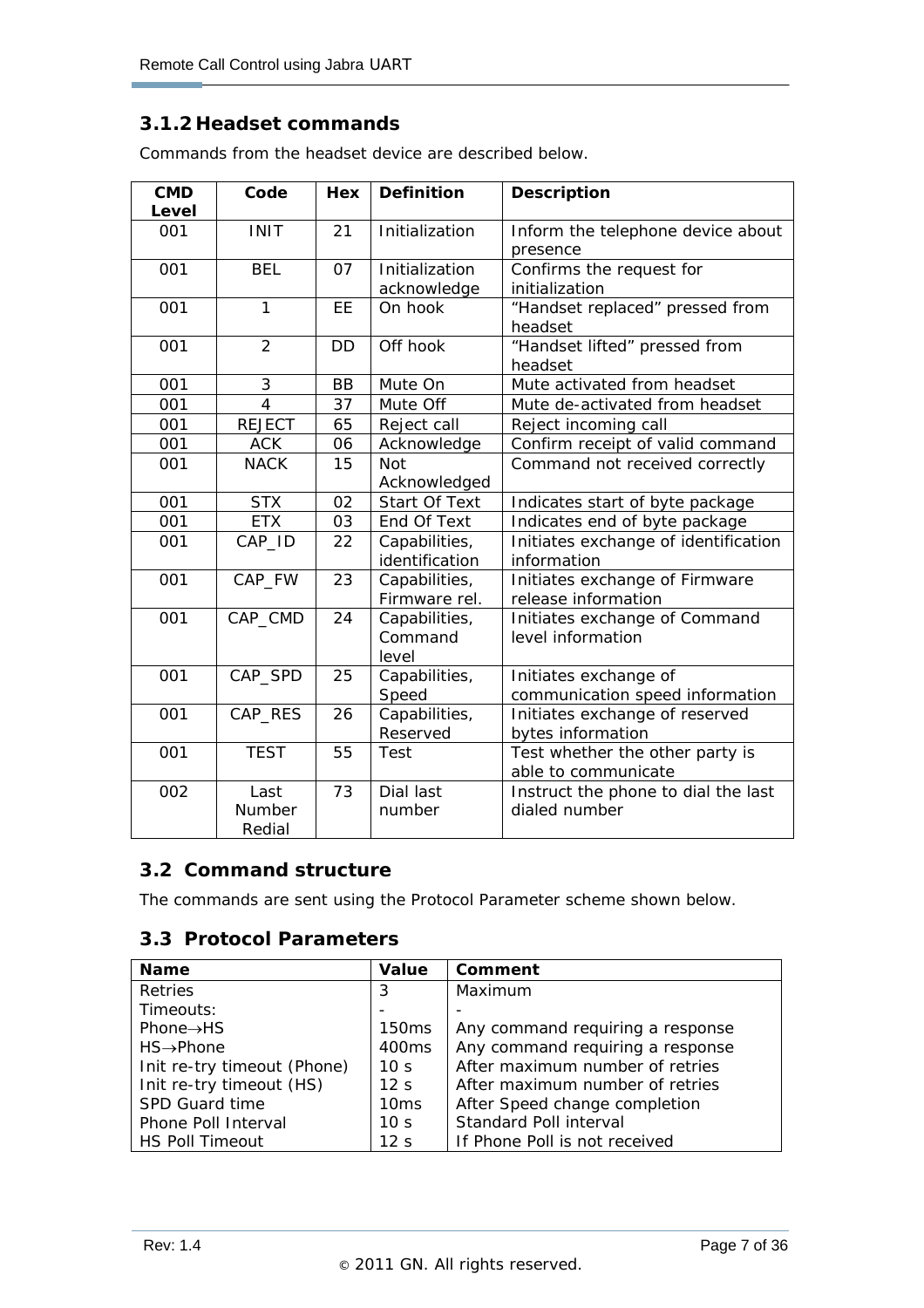# **3.4 Command format**

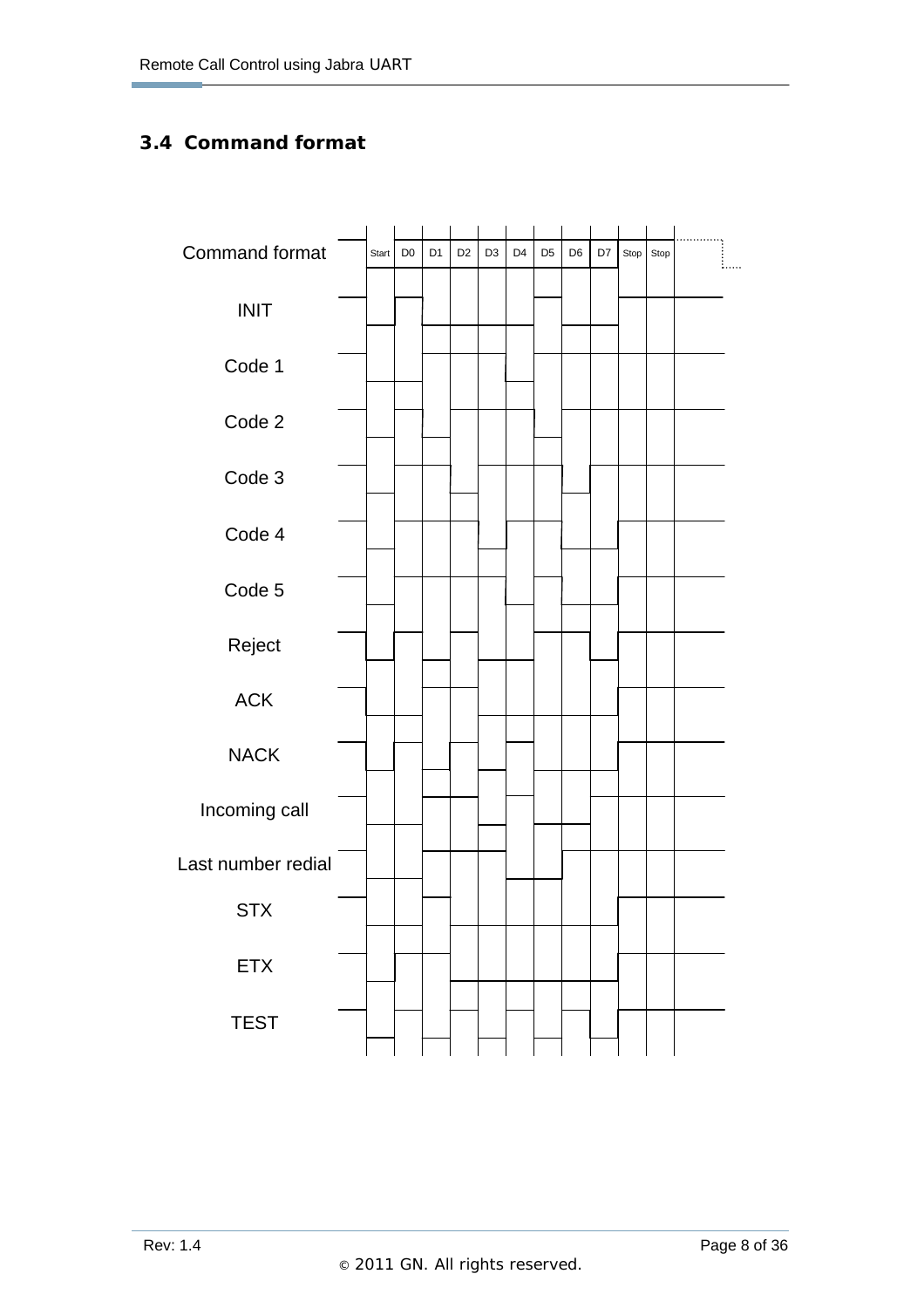# **3.5 Command format continued**

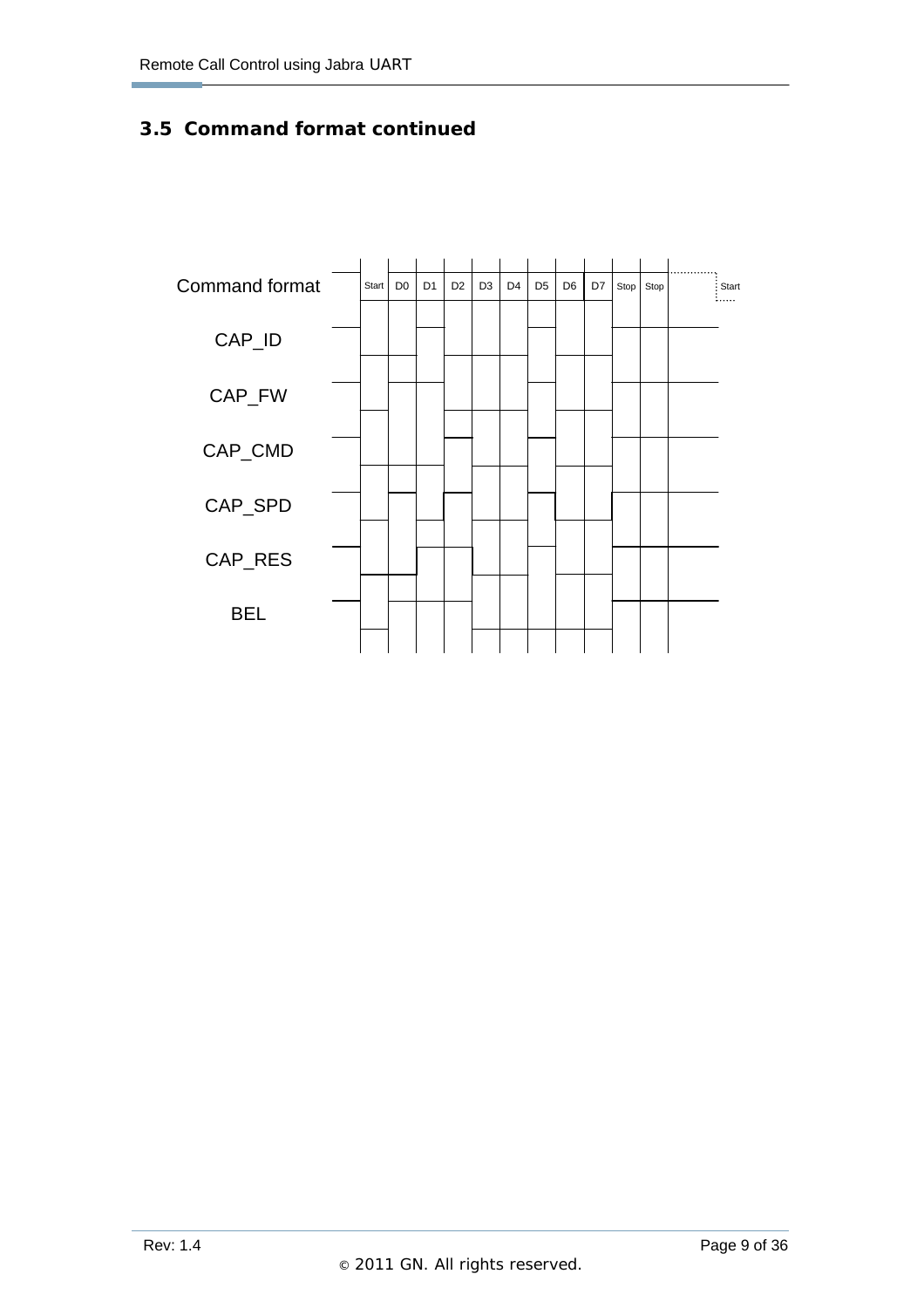# **3.6 Error handling**

ł

Both the phone and the headset must ignore invalid state transitions, e.g. back to back on hook/call inactive commands, but still respond with the proper sequence. Undefined/Unknown commands must always be responded with NACK. If a NACK is received upon sending a correct command, a maximum of 3 retries is permitted. If the maximum number of retries is reached, the procedure for No Response (section 4.3.3.) should be initiated.

Further descriptions of error handling scenarios can be found in section 4.3

## **3.7 Initialization**

Initialization can only occur in idle state, or when next idle state is reached. E.g. if the headset power cycles while a phone call is in progress, the phone should delay the initialization until the phone call has ended.

If initialization is desired during an active call, it is the responsibility of the phone to bring the headset into the present state.

# **3.8 Polling strategy**

If using Polling strategy to obtain information whether the other party is still present, and able to send/receive commands, a 10 second polling interval should be used from the phone side.

If no polling strategy is applied from the phone side, the 'HS Poll Timeout' will run out, and send a poll towards the phone.

# **3.9 Capability packages description**

Capability packets are groups of bytes identifying various characteristics of each party. This allows the devices to adjust various settings internal to the devices, in order to obtain the best possible degree of plug-and-play functionality to the customer.

#### **3.9.1 Capabilities, Identification packet**

The Identification packet contains 3 bytes of information. The Vendor ID(VID) byte, the Device ID(DID) byte & the Model ID(MID) byte. To obtain entries in the byte tables, please contact Jabra HQ / Strategic Alliances office, for immediate attention.

Example of an Identification packet transmission:

| STX(02h) | $ $ VID(e.g.: 01h) | DID(e.g.:01h) | MID(e.g.:01h) | ETX(03h) |
|----------|--------------------|---------------|---------------|----------|
|----------|--------------------|---------------|---------------|----------|

This example translates to a 'Jabra PRO9470' device'

Please refer to the 'Jabra UART VID table' document, for identifying VID's for Jabra devices.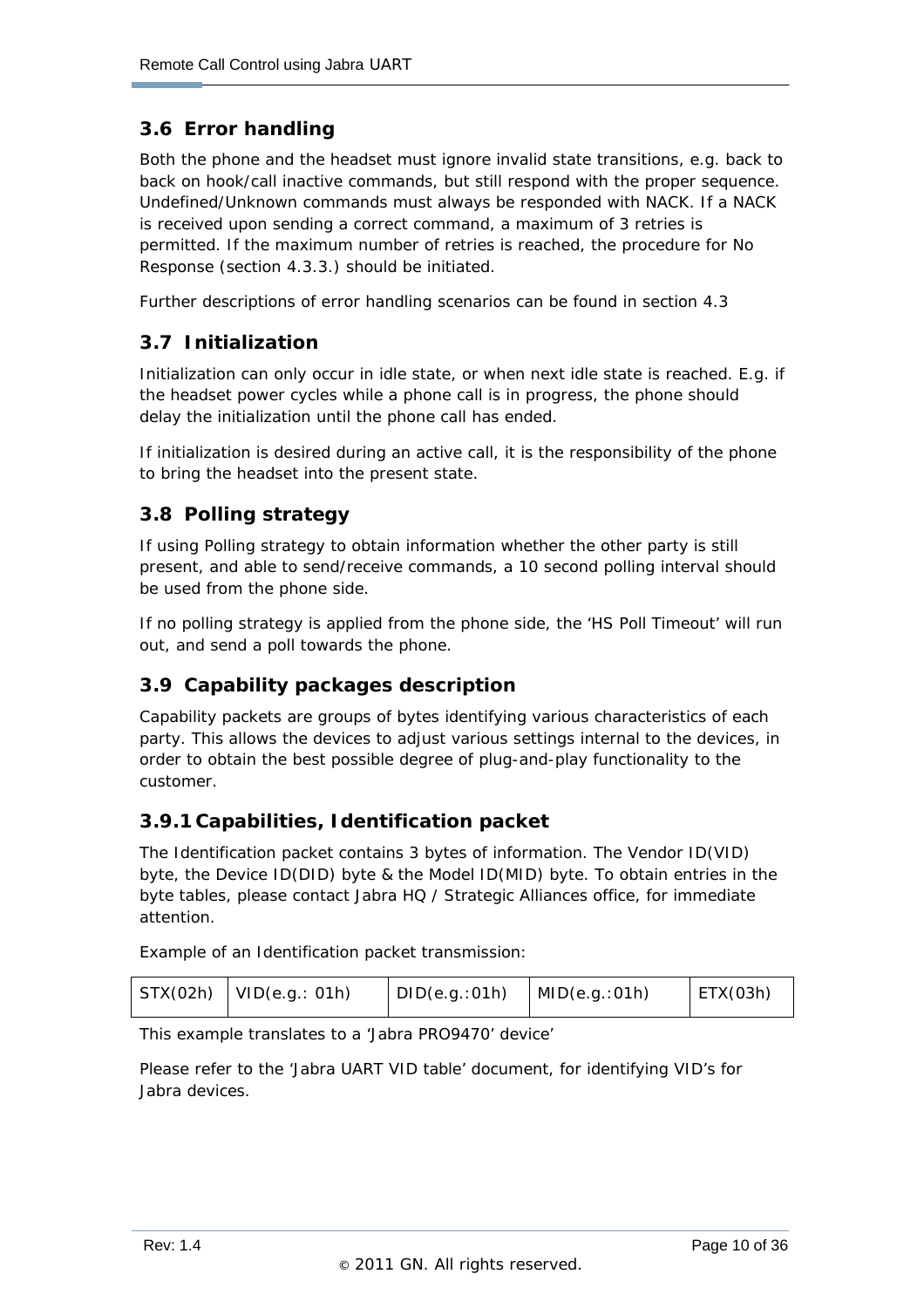#### **3.9.2 Capabilities, Firmware packet**

The Firmware packet contains 3 bytes of information. The 'Major' release byte, the 'Minor' release byte and the 'Build' byte.

Example of a Firmware packet transmission:

|  | $STX(02h)$   Major (e.g.: 01h)   Minor(e.g.:21h)   Build(e.g.:55h) |  |  | ETX(03h) |
|--|--------------------------------------------------------------------|--|--|----------|
|--|--------------------------------------------------------------------|--|--|----------|

This example translates to Firmware release 01.33.85

#### **3.9.3 Capabilities, Command level packet**

The Command level packet contains 1 byte of information. This byte refers to the number of commands supported by the device. Please refer to the first columns of tables 3.1.1 & 3.1.2 for information on what command level you should use.

Example of a Command level packet transmission:

```
STX(02h) CMD-level(e.g.: 02h) ETX(03h)
```
This example translates to a command level supporting all of the command mentioned in the specification. Command level 02h is the level supported by this release.

#### **3.9.4 Capabilities, Speed level packet**

The Speed level packet contains 1 byte of information. This byte refers to the speed of the UART. When information has been exchanged between the two parties, the lowest denominator is the speed that will be used.

Example of a Speed level packet transmission:

|  | $STX(02h)$ SPD $(e.g.: 01h)$ | ETX(03h) |  |
|--|------------------------------|----------|--|
|--|------------------------------|----------|--|

This example translates to a speed of 600bits/sec.

Please refer to section 4.1.5 for a detailed description of the speed change procedure.

| Speed table    |                  |            |  |
|----------------|------------------|------------|--|
| SPD byte value | Speed (bits/sec) | Conditions |  |
| 01             | 600              |            |  |
| 02             | 1200             |            |  |
| 03             | 2400             |            |  |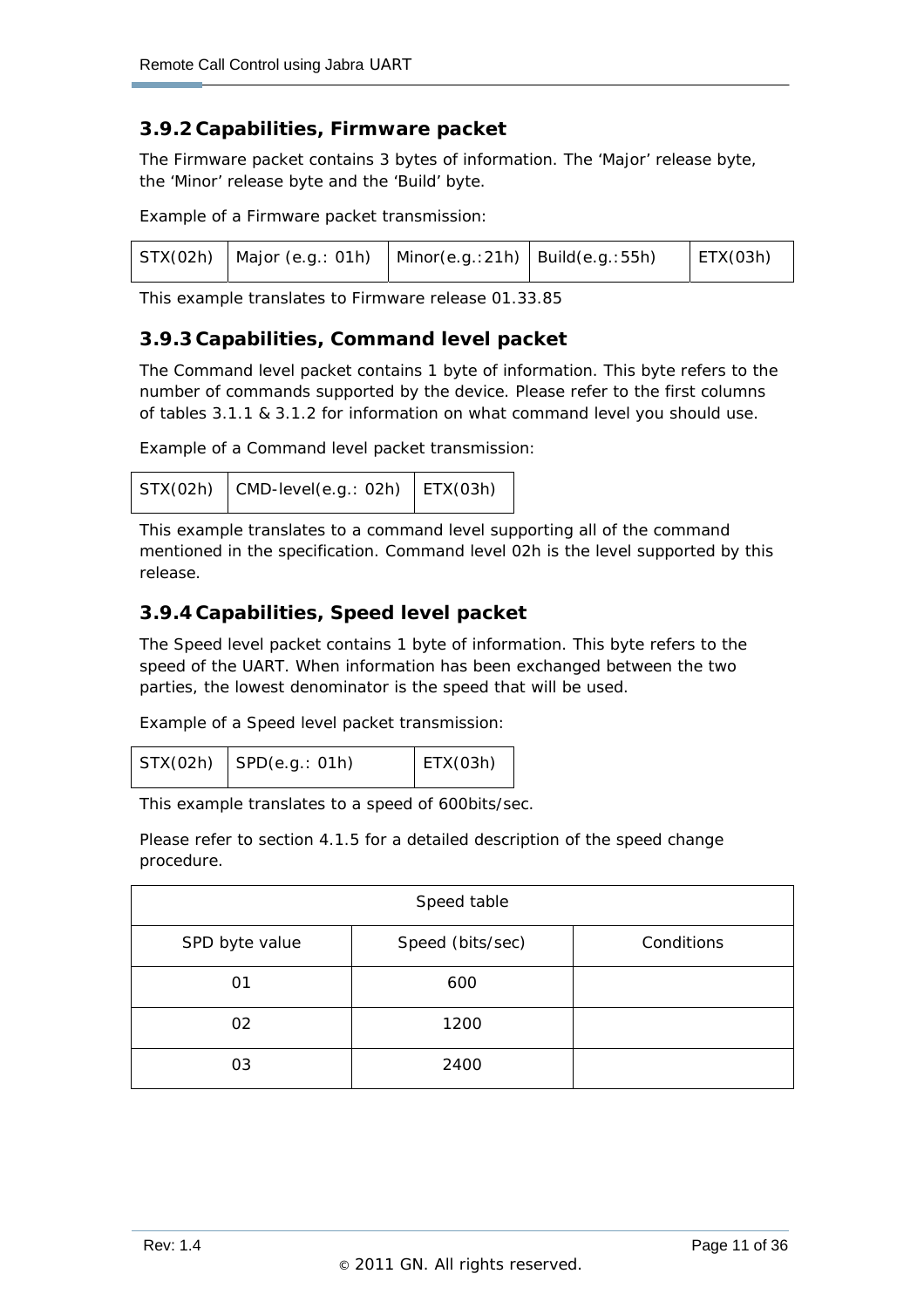#### **3.9.5 Capabilities, Reserved packet**

The Reserved packet contains 3 bytes of information. These bytes are reserved for future use. Please use 0's for all 3 bytes.

Example of a Reserved packet transmission:

|  | $STX(02h)$ RES1(00h) | RES2(00h) | RES3(00h) | ETX(03h) |
|--|----------------------|-----------|-----------|----------|
|--|----------------------|-----------|-----------|----------|

This example is the correct way to use the reserved bytes

The rest of this page is intentionally left blank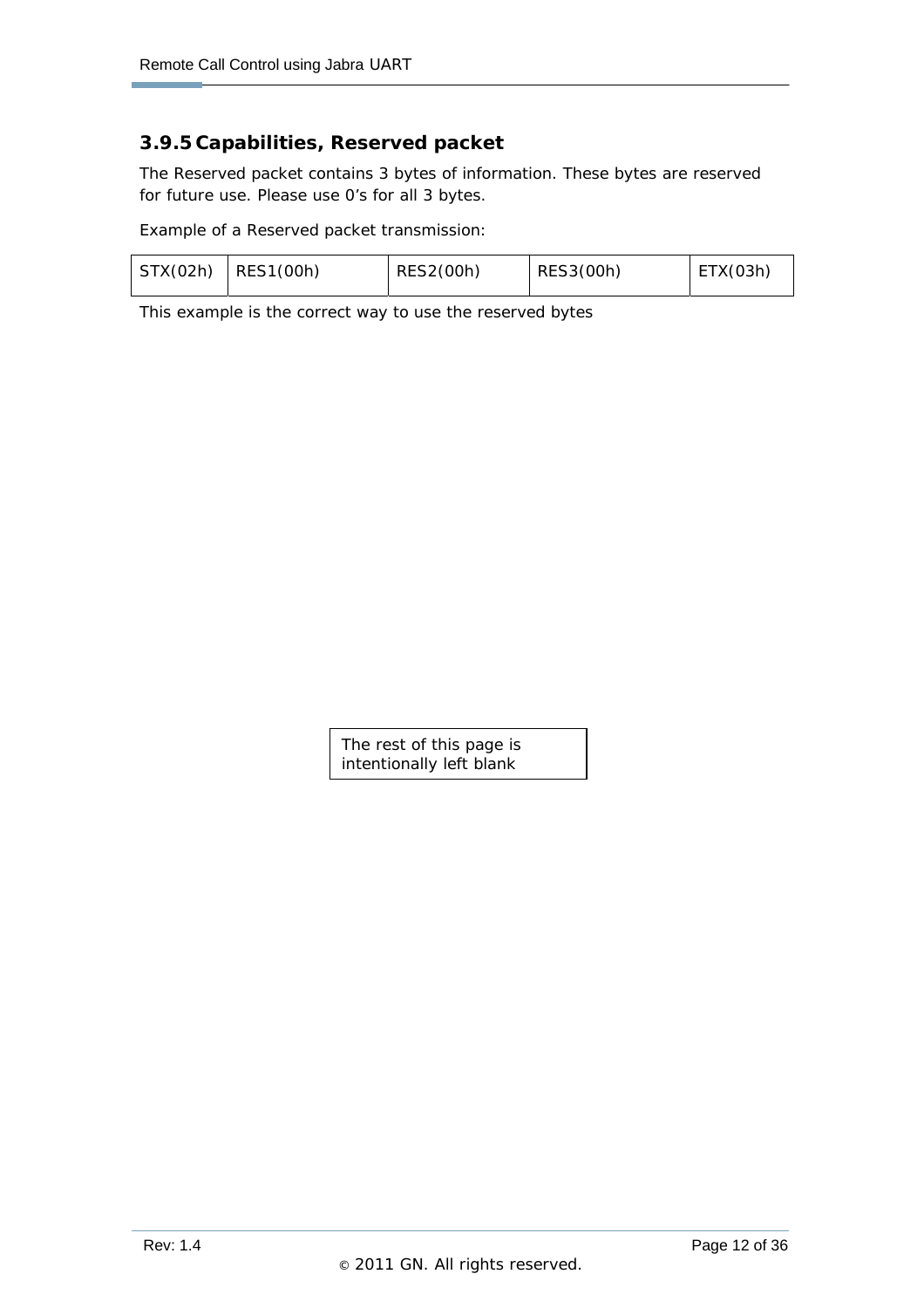# **4 Command flow specification**

# **4.1 Initialization incl. capabilities packages**

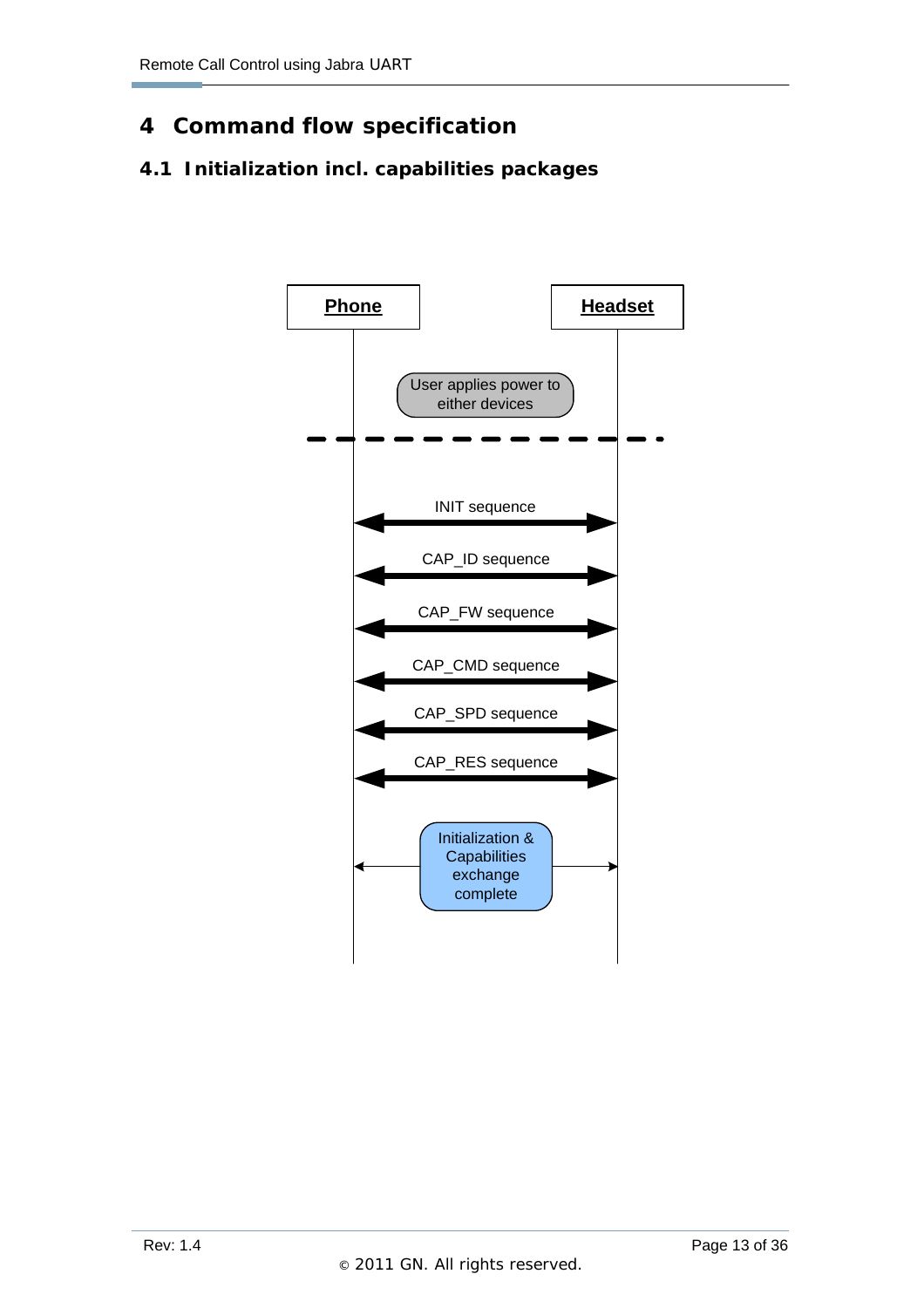#### **4.1.1 Initialization at Power On**

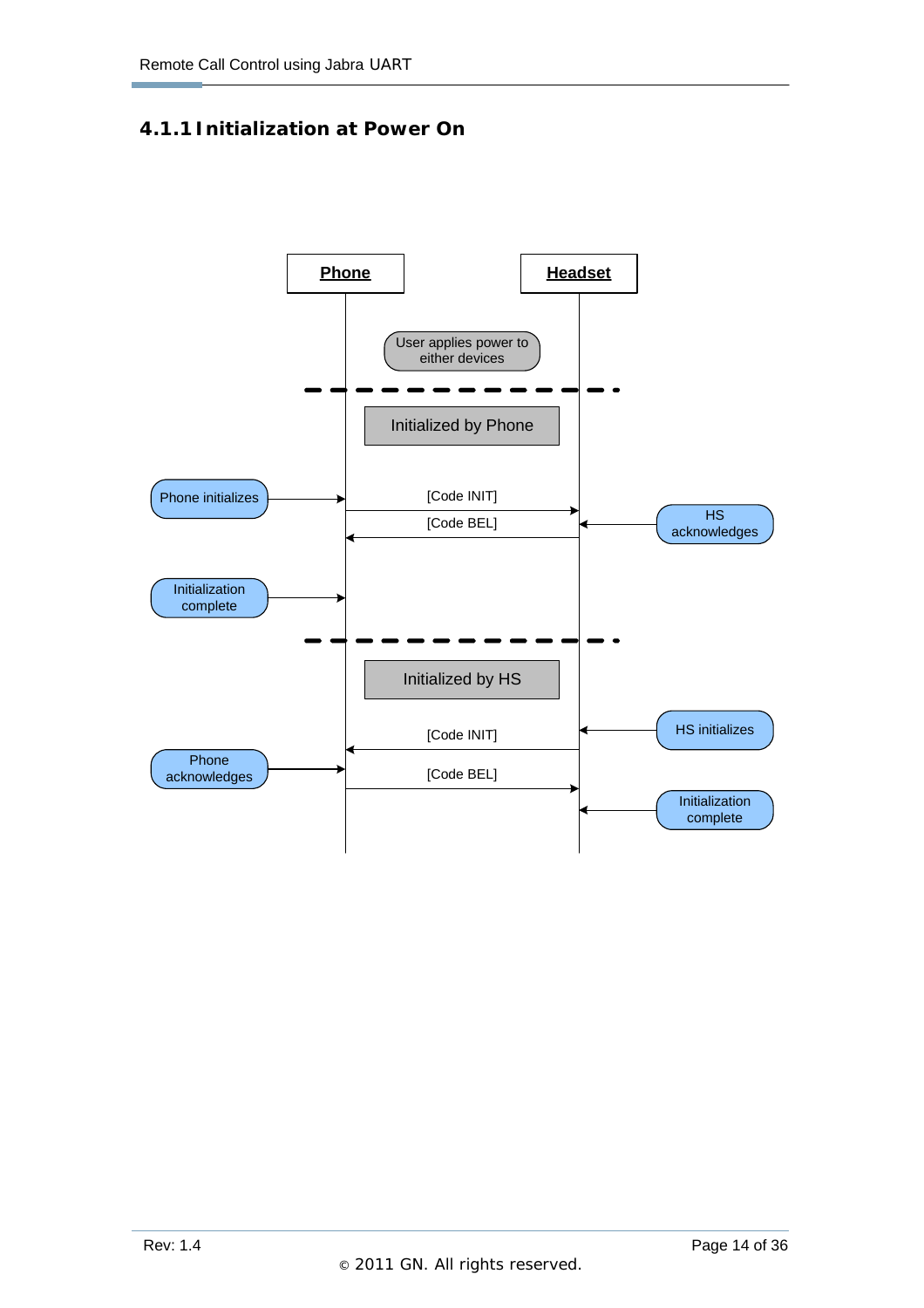# **4.1.2 Capabilities information, Identification**

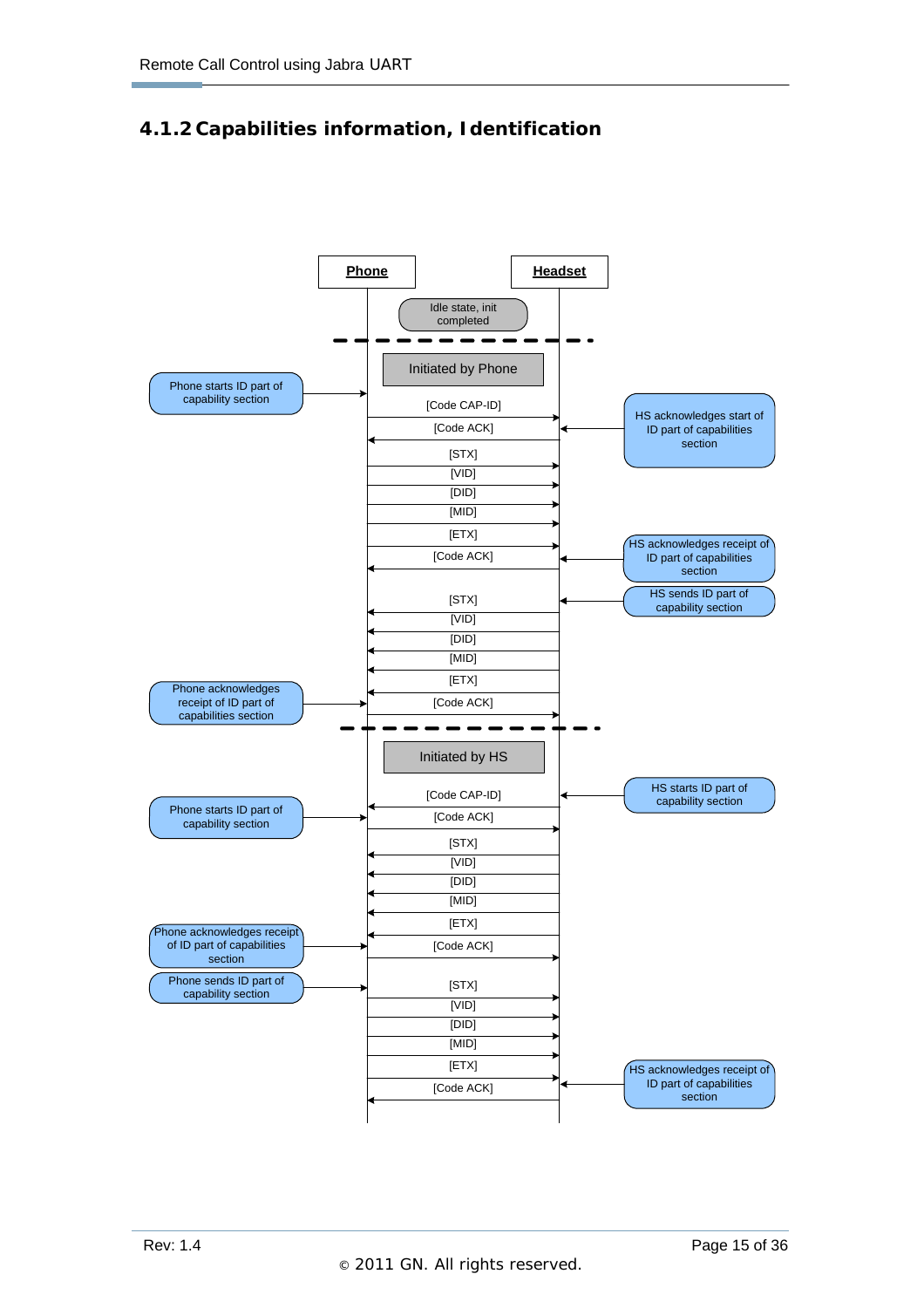## **4.1.3 Capabilities information, Firmware release**

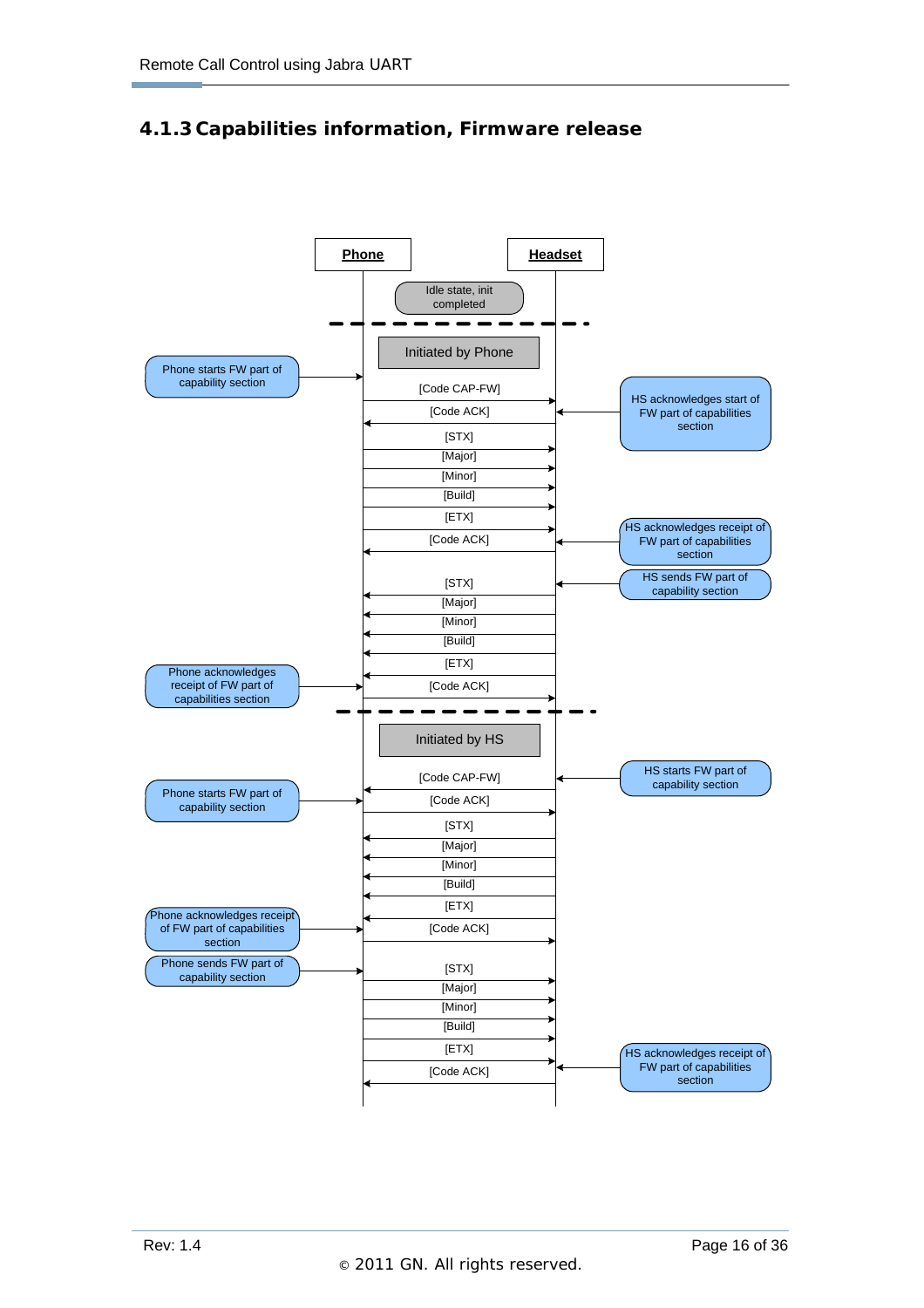# **4.1.4 Capabilities information, Command level**

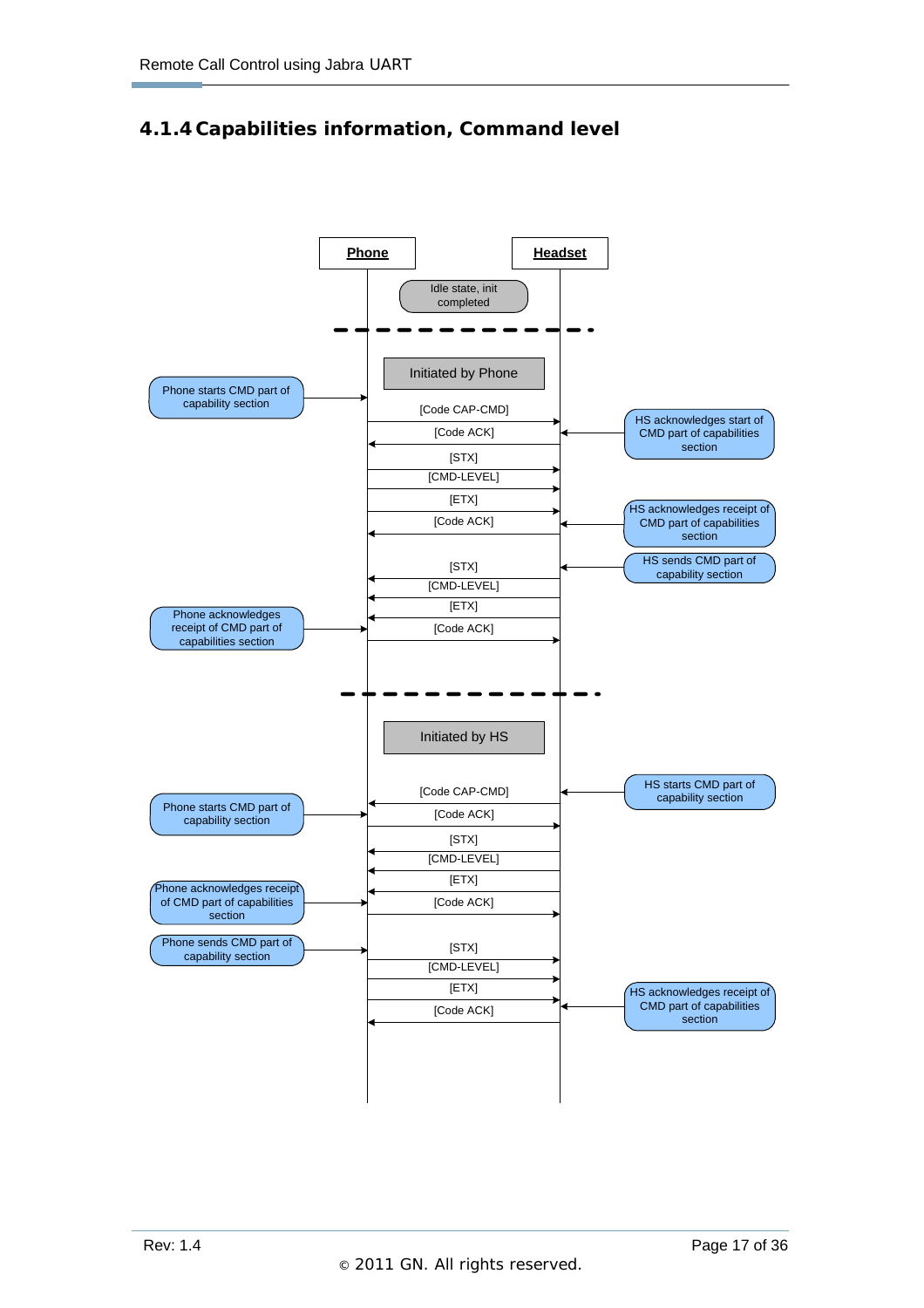# **4.1.5 Capabilities information, Speed**

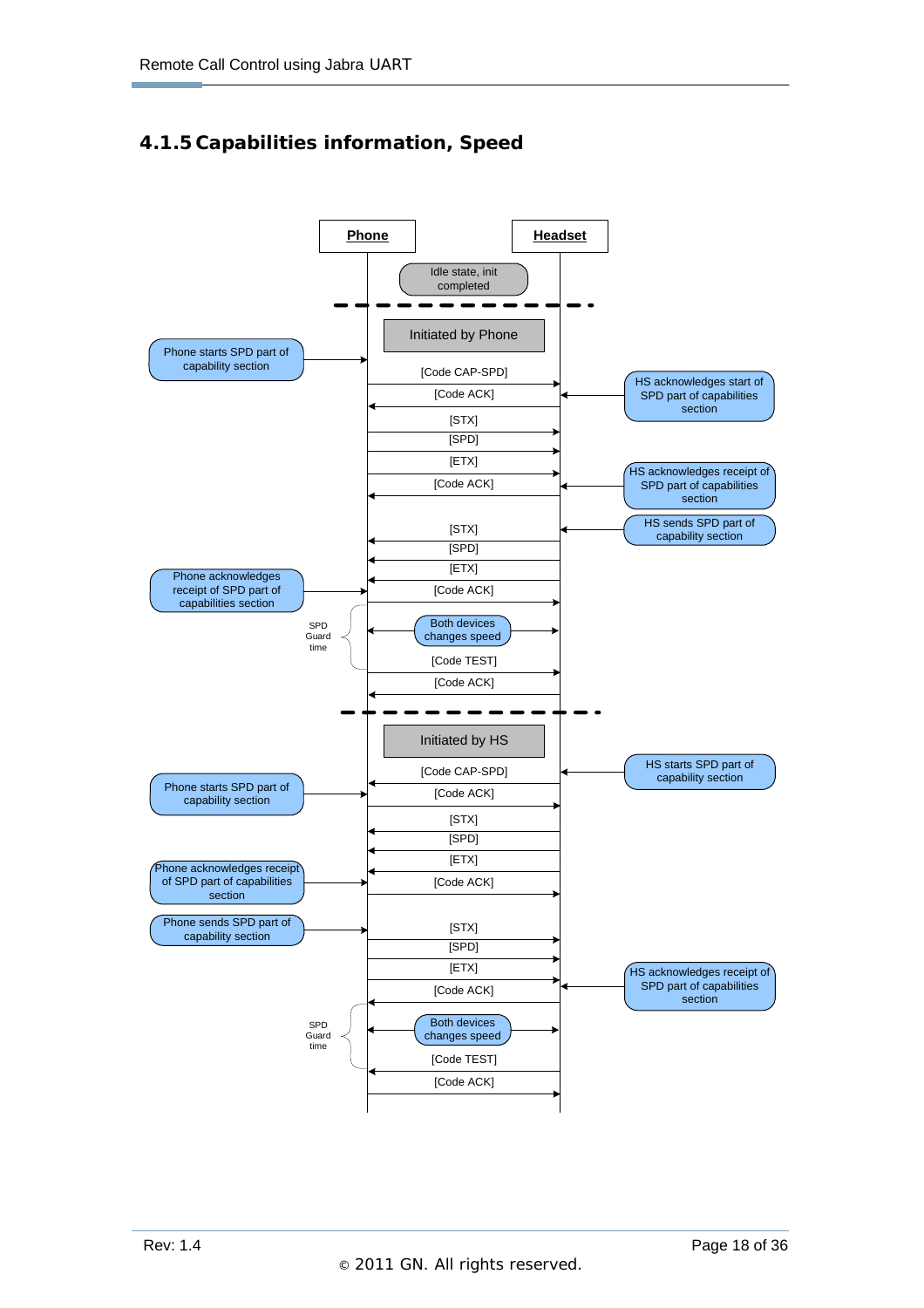# **4.1.6 Capabilities information, Reserved**

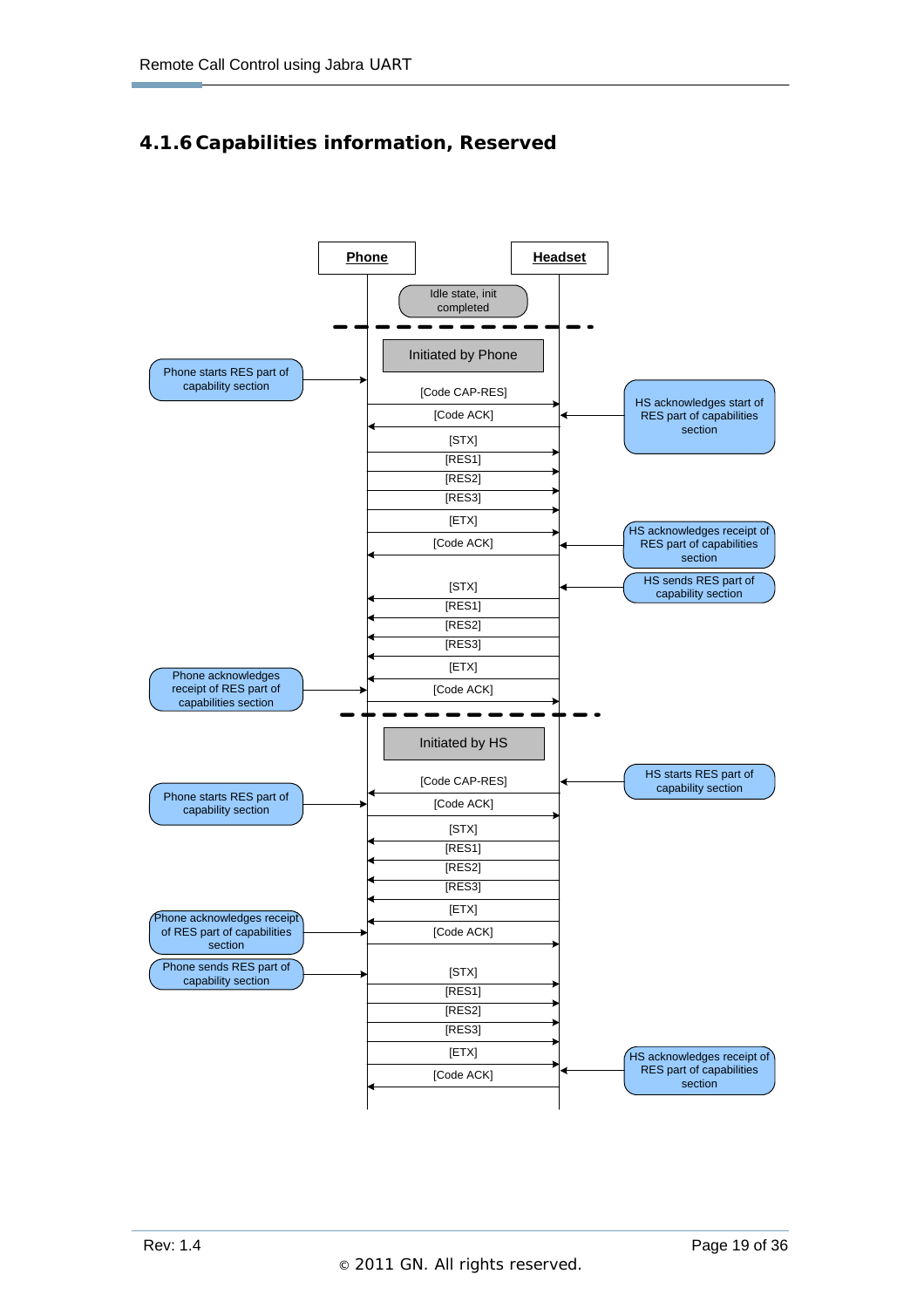# **4.2 Standard Telephony functions**

# **4.2.1 Incoming call, accepted**

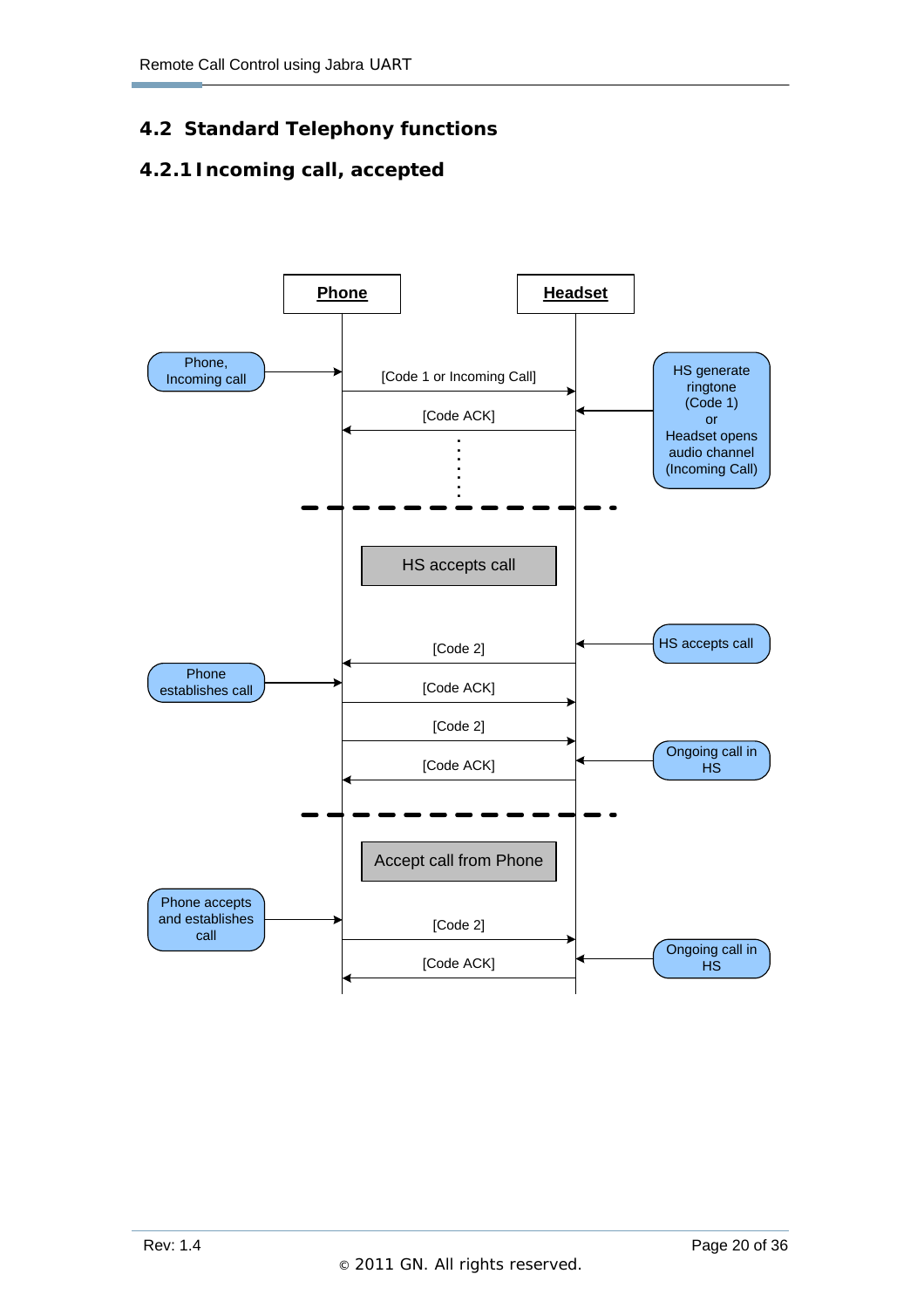## **4.2.2 Incoming call, rejected**

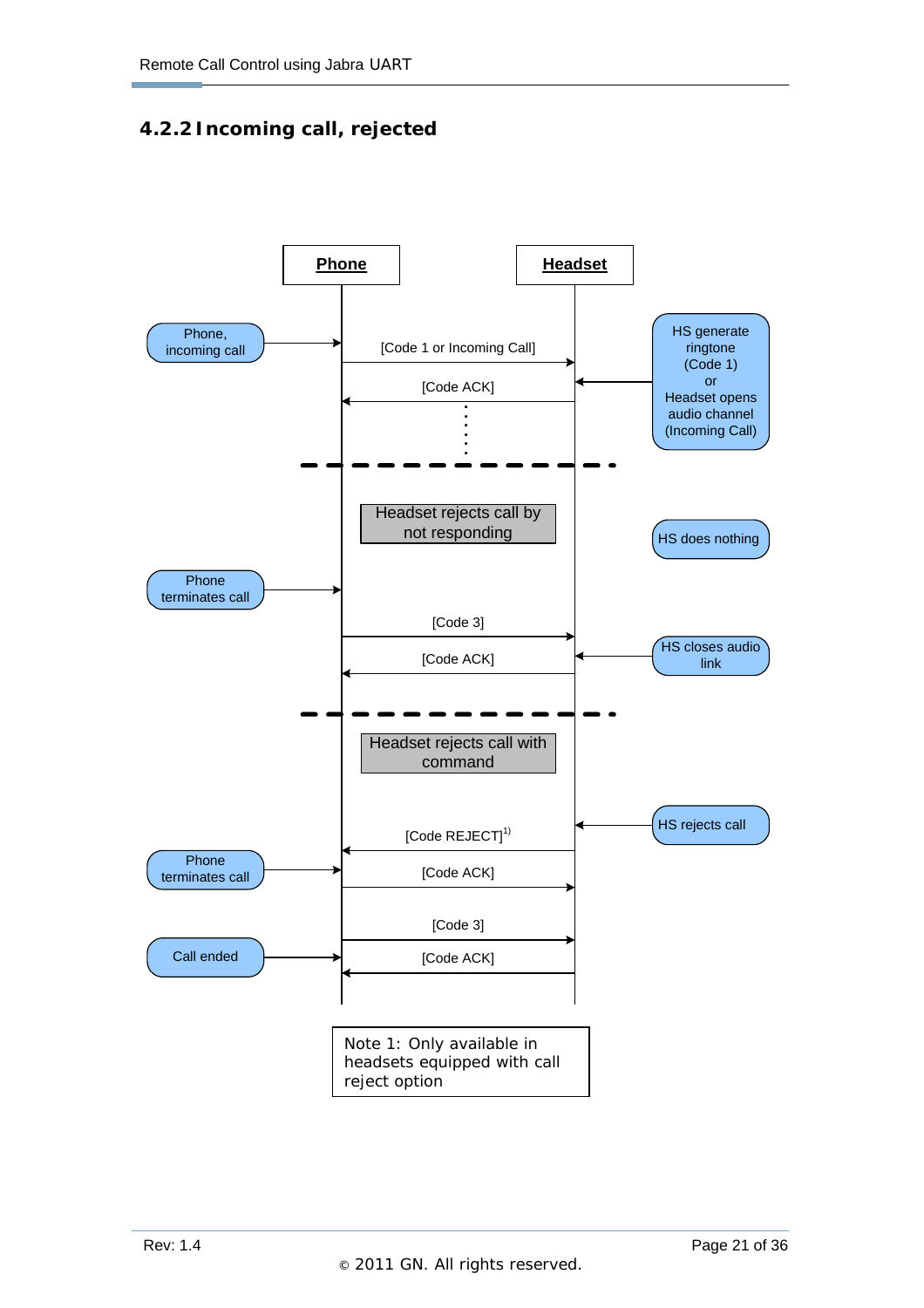# **4.2.3 Outgoing call**

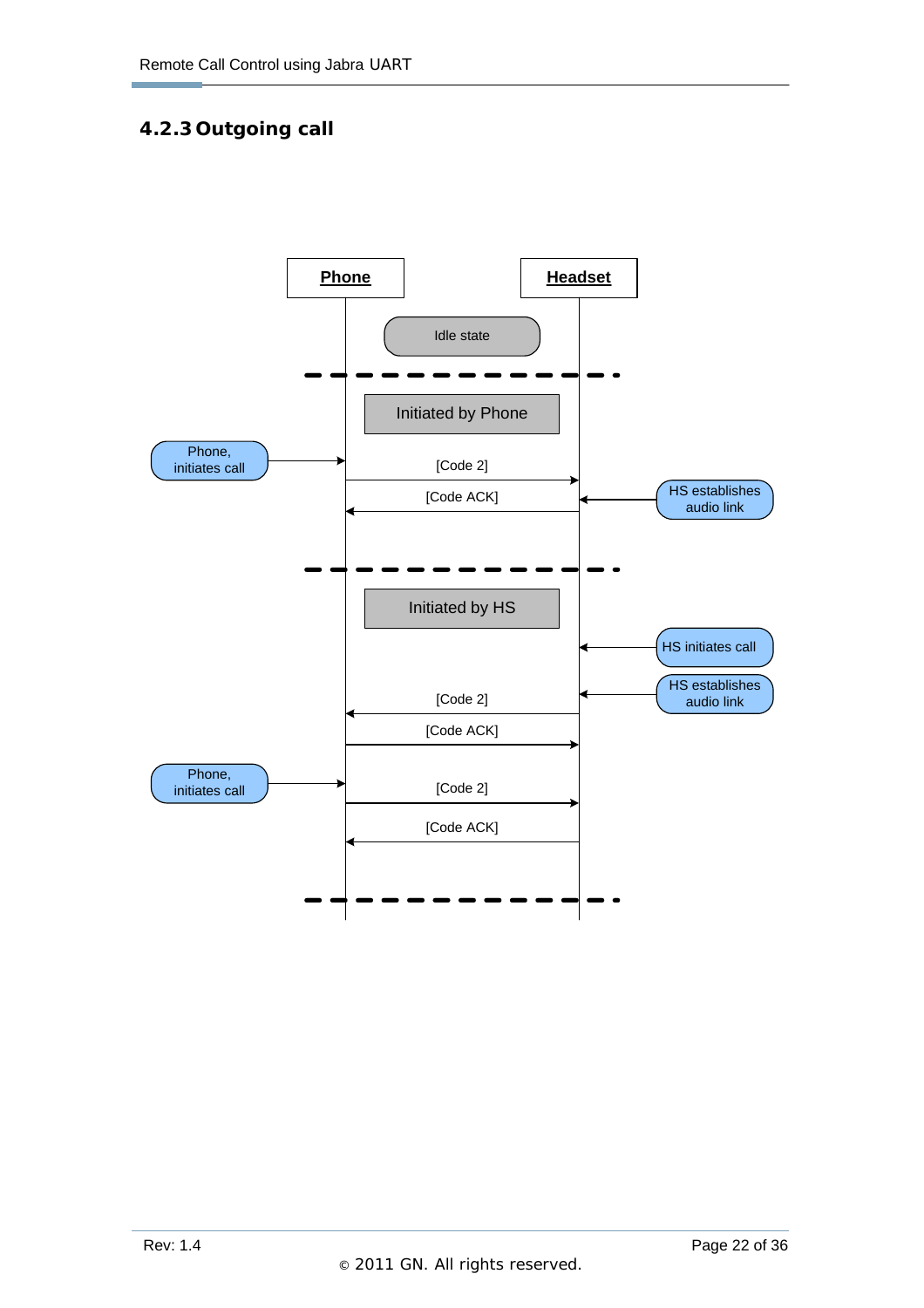## **4.2.4 Terminate call**

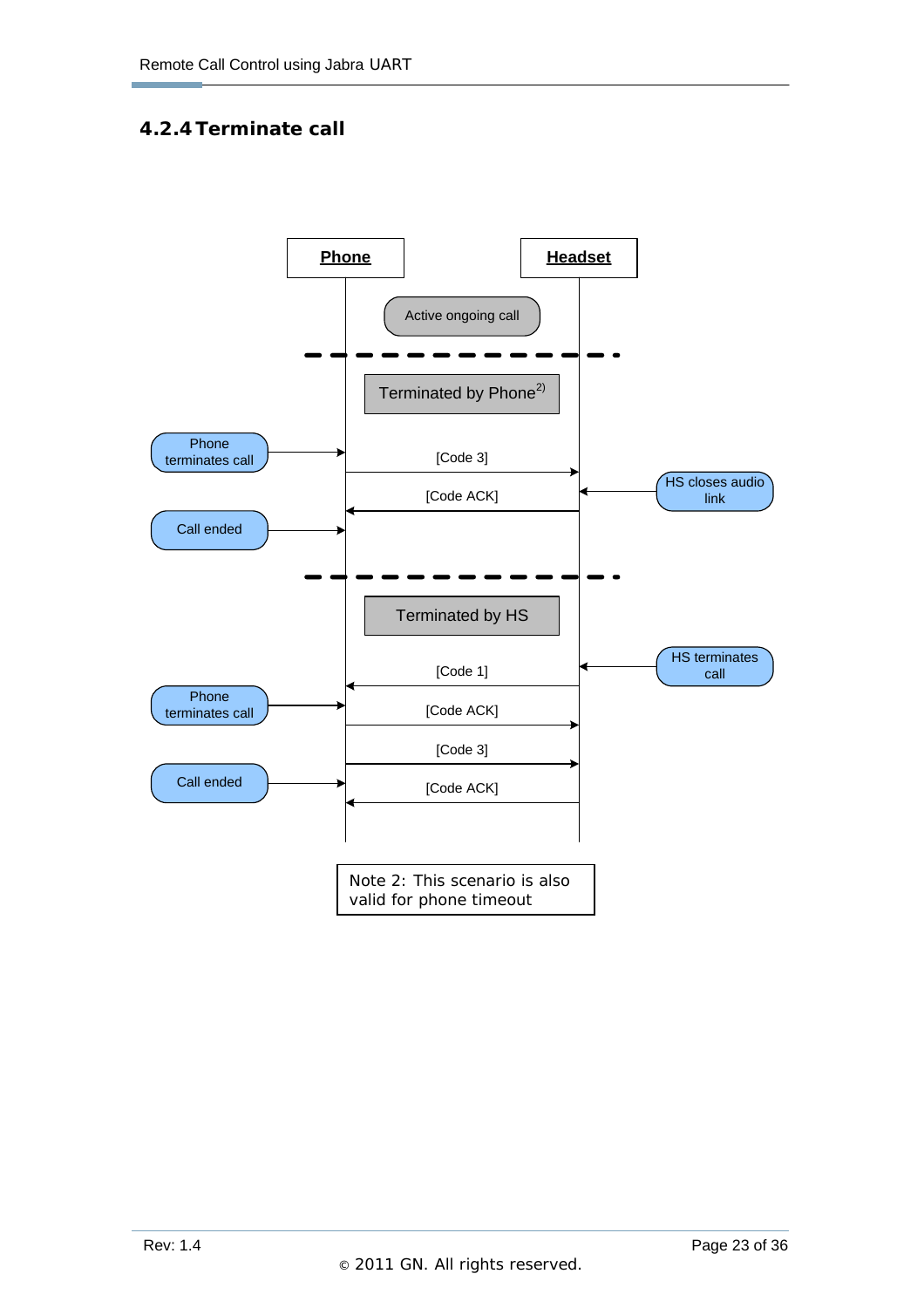#### **4.2.5Mute**

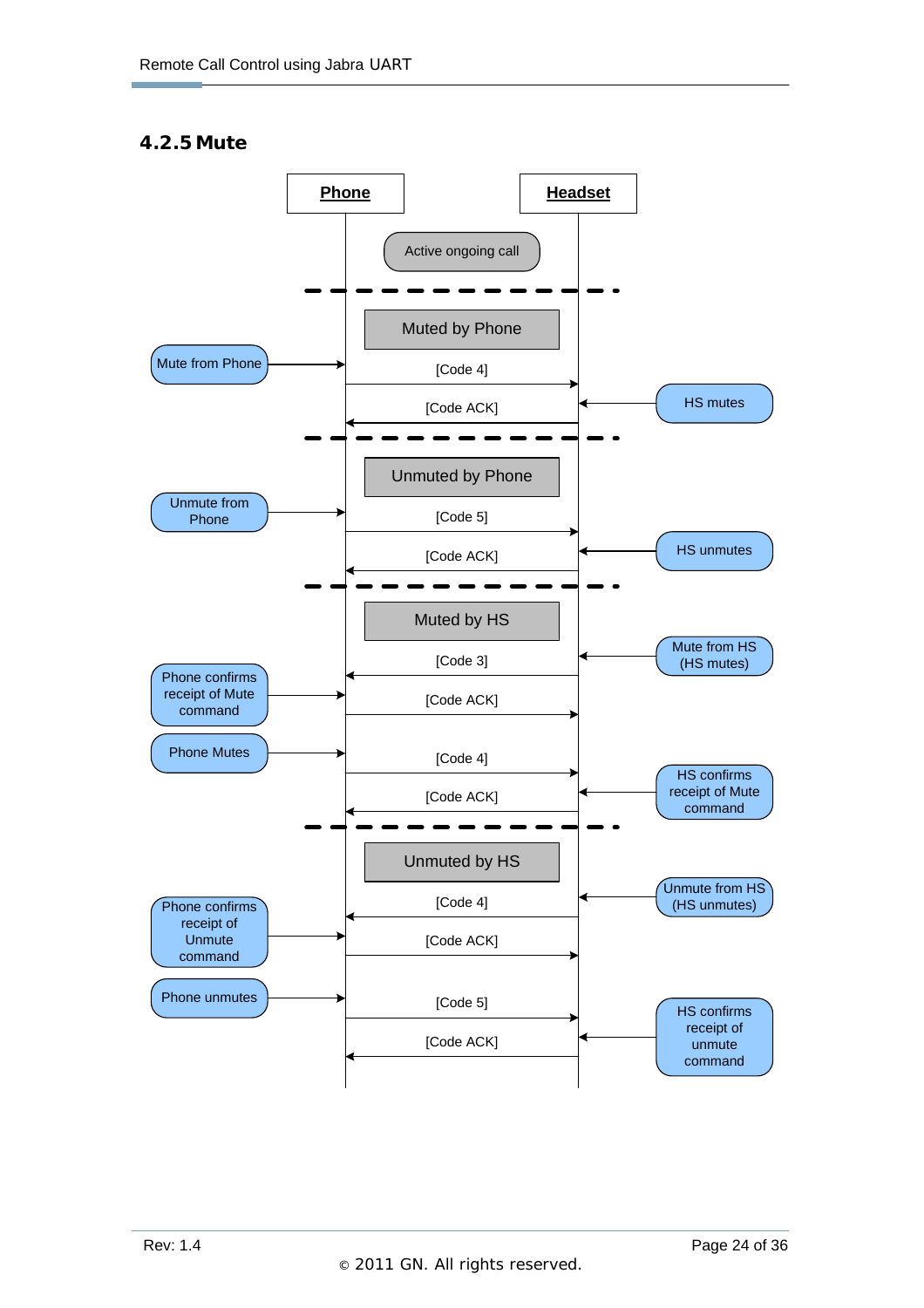## **4.2.6 Last Number Redial**

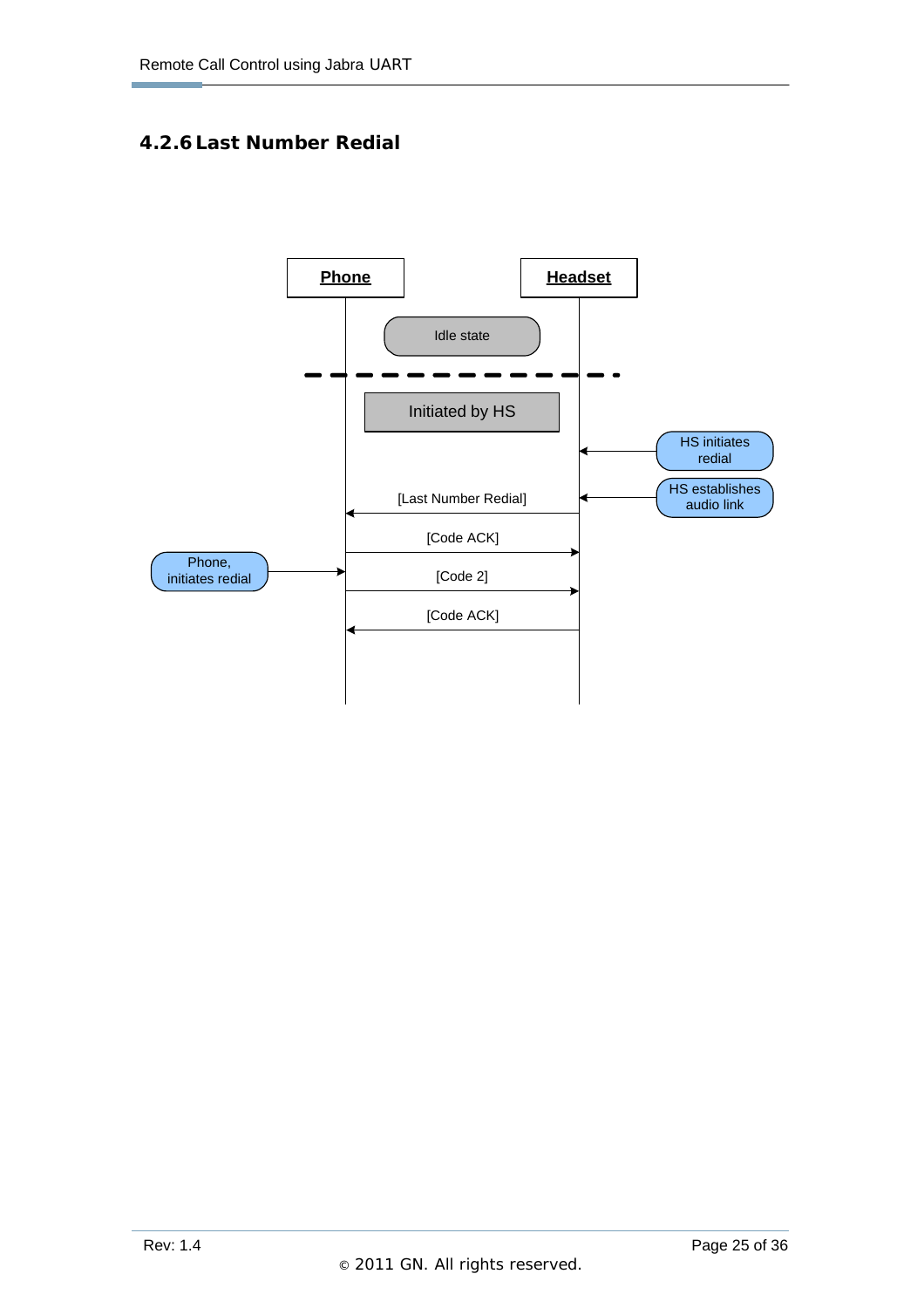## **4.3 Protocol Management**

#### **4.3.1 Command not understood**

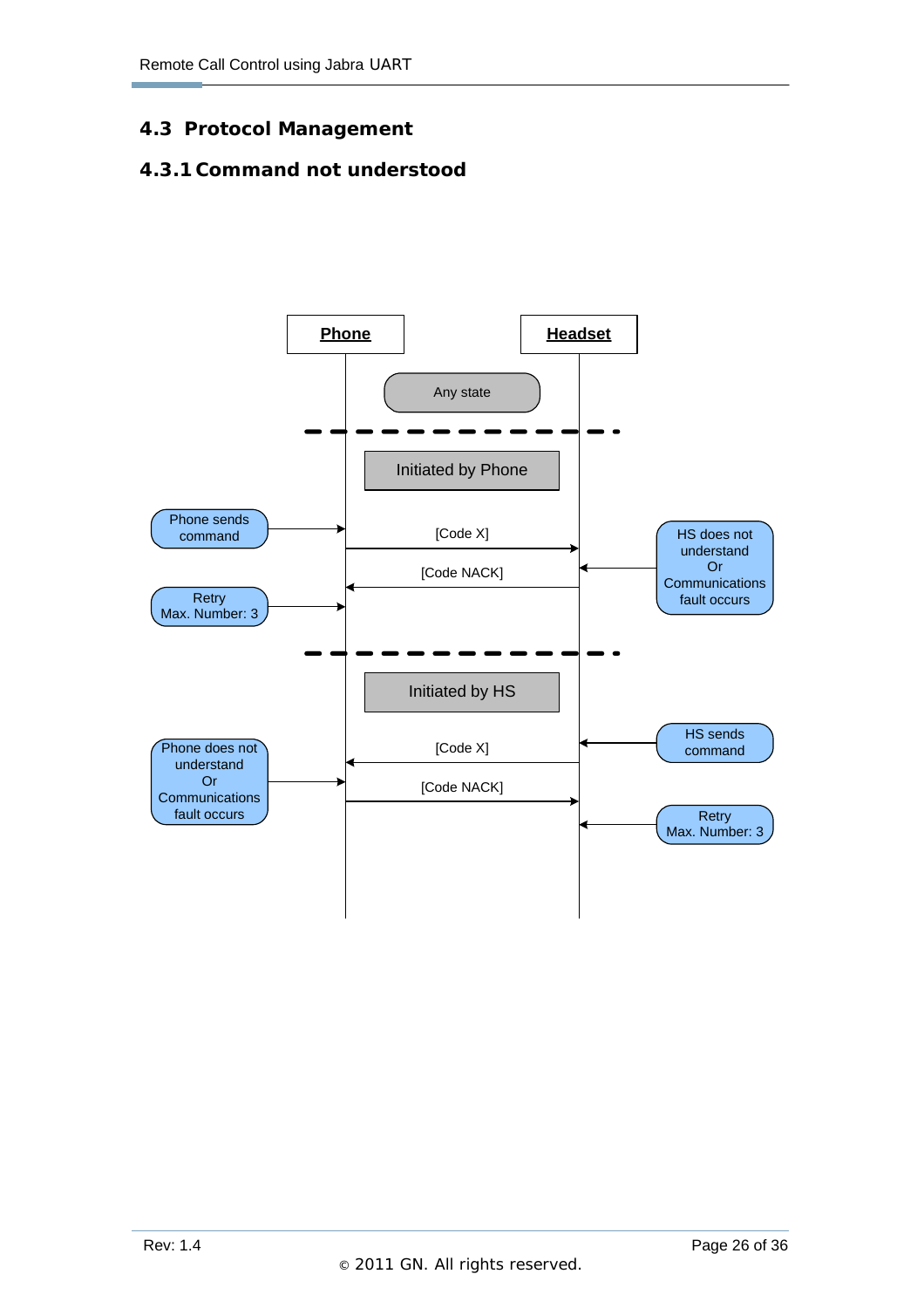

#### **4.3.2 Collision Management (Byte-level)**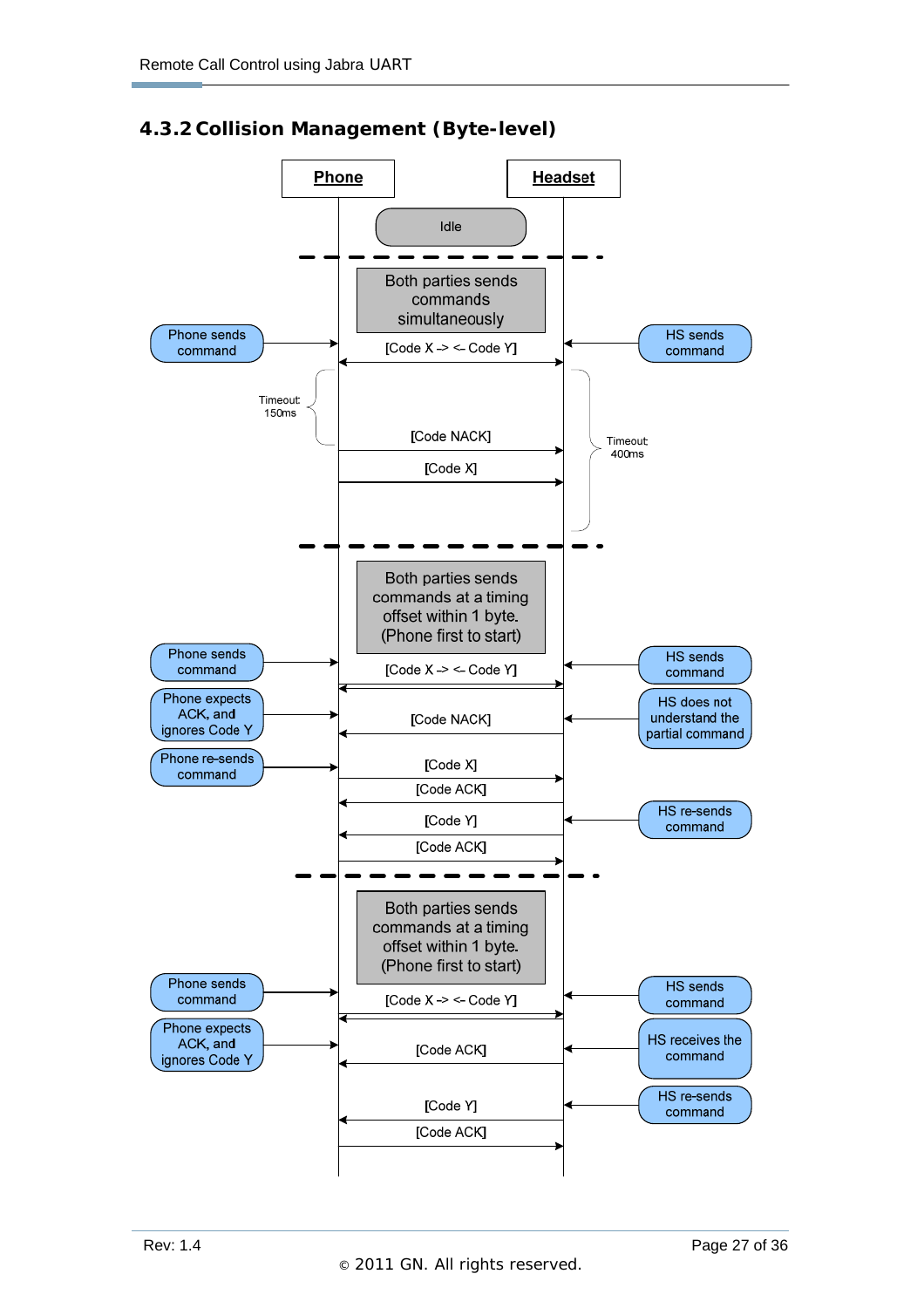# **4.3.3 No Response (unplugged cable etc.)**

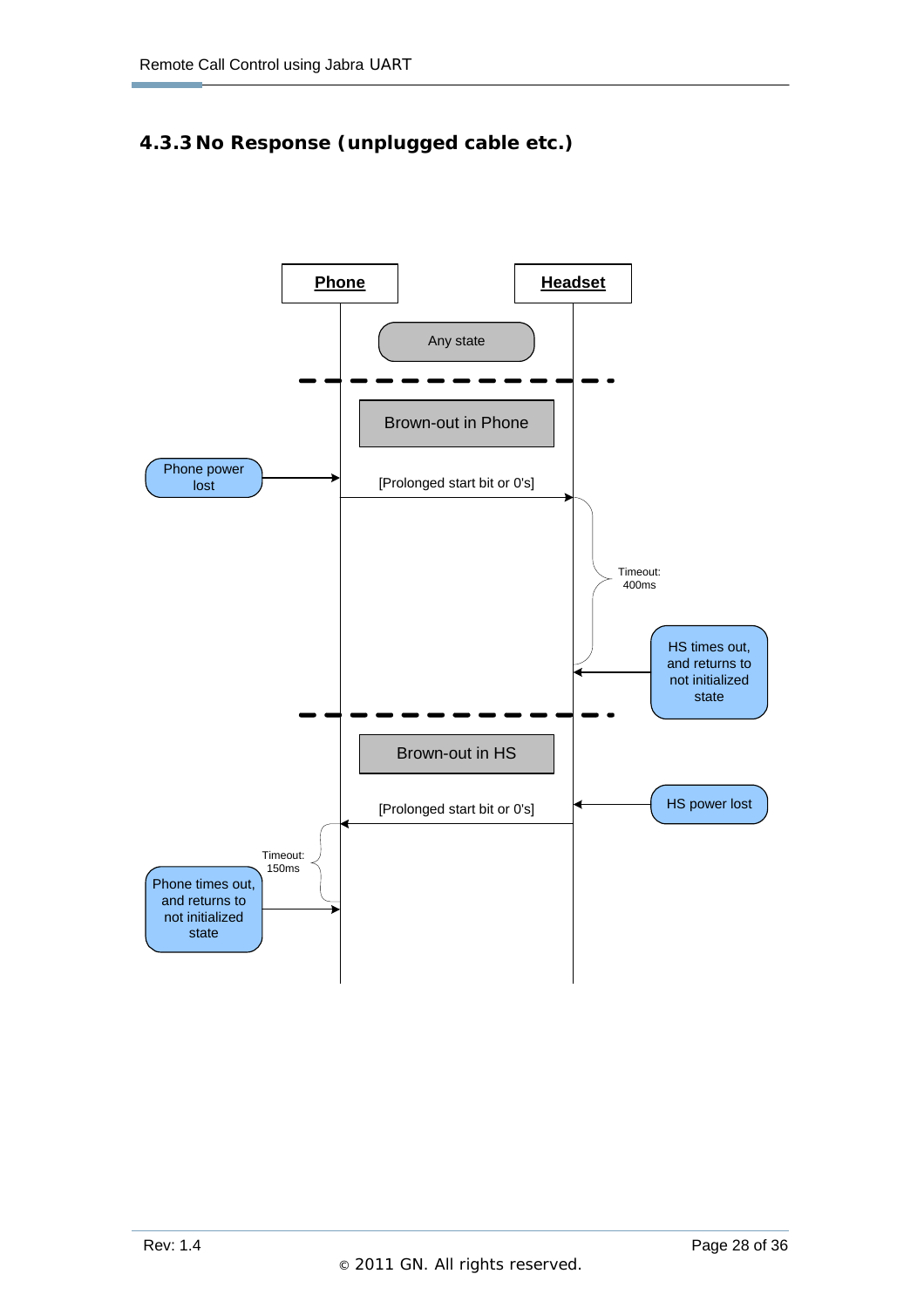#### **4.3.4 Transmission Test**

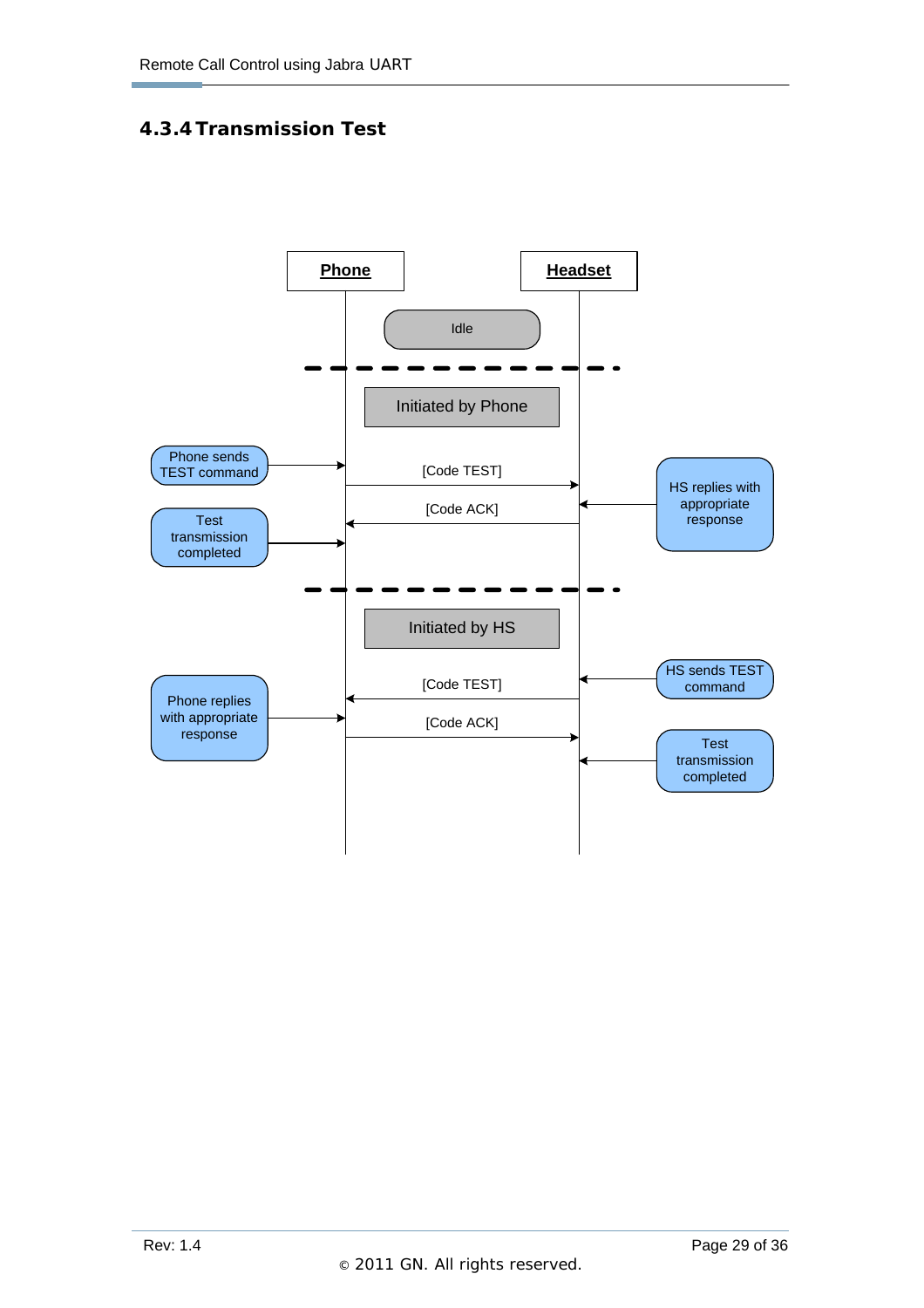# **5 Usage examples**

This section contains examples of combined command usage

# **5.1 Byte collision**

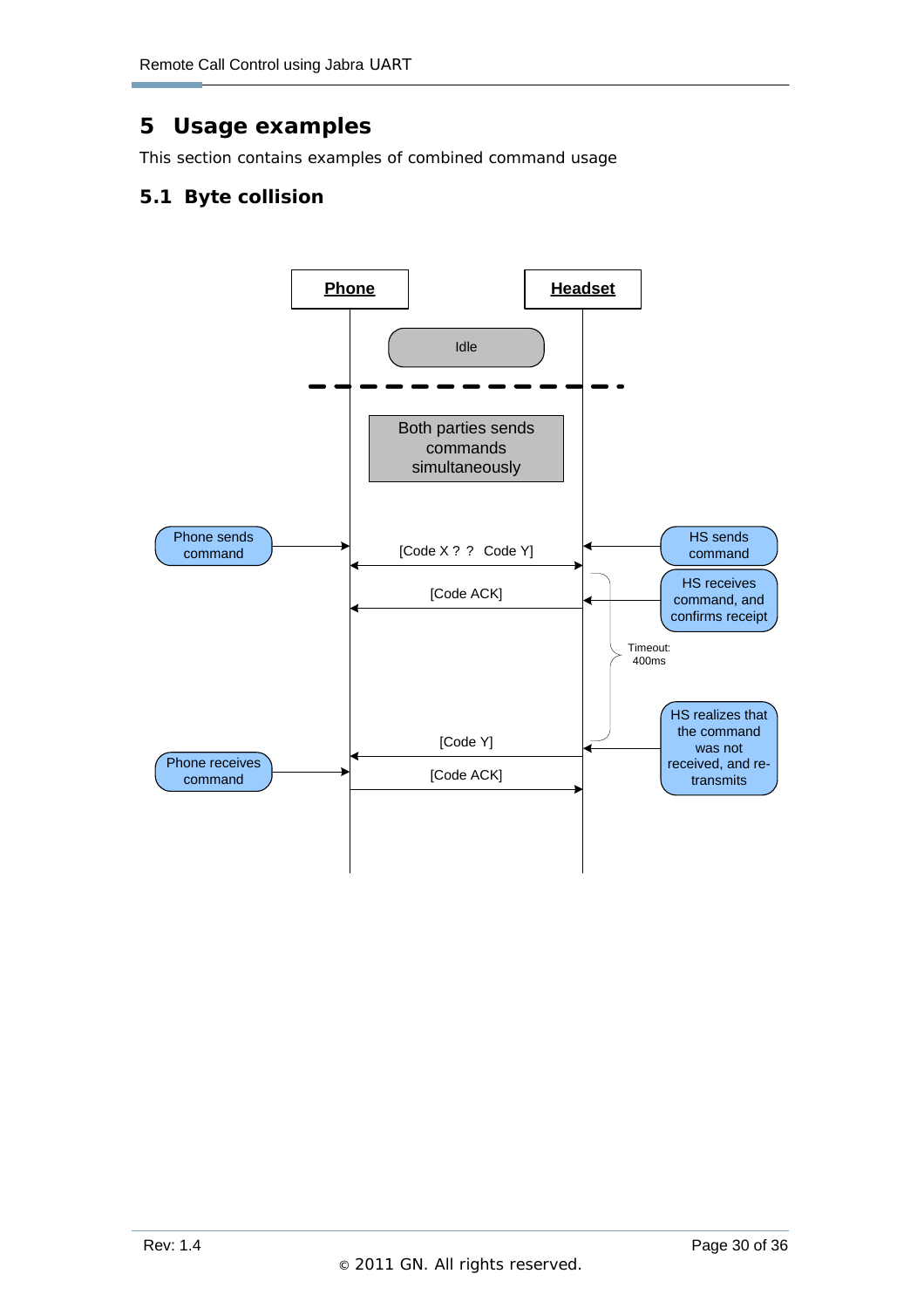# **5.2 Initialization re-try (Phone)**

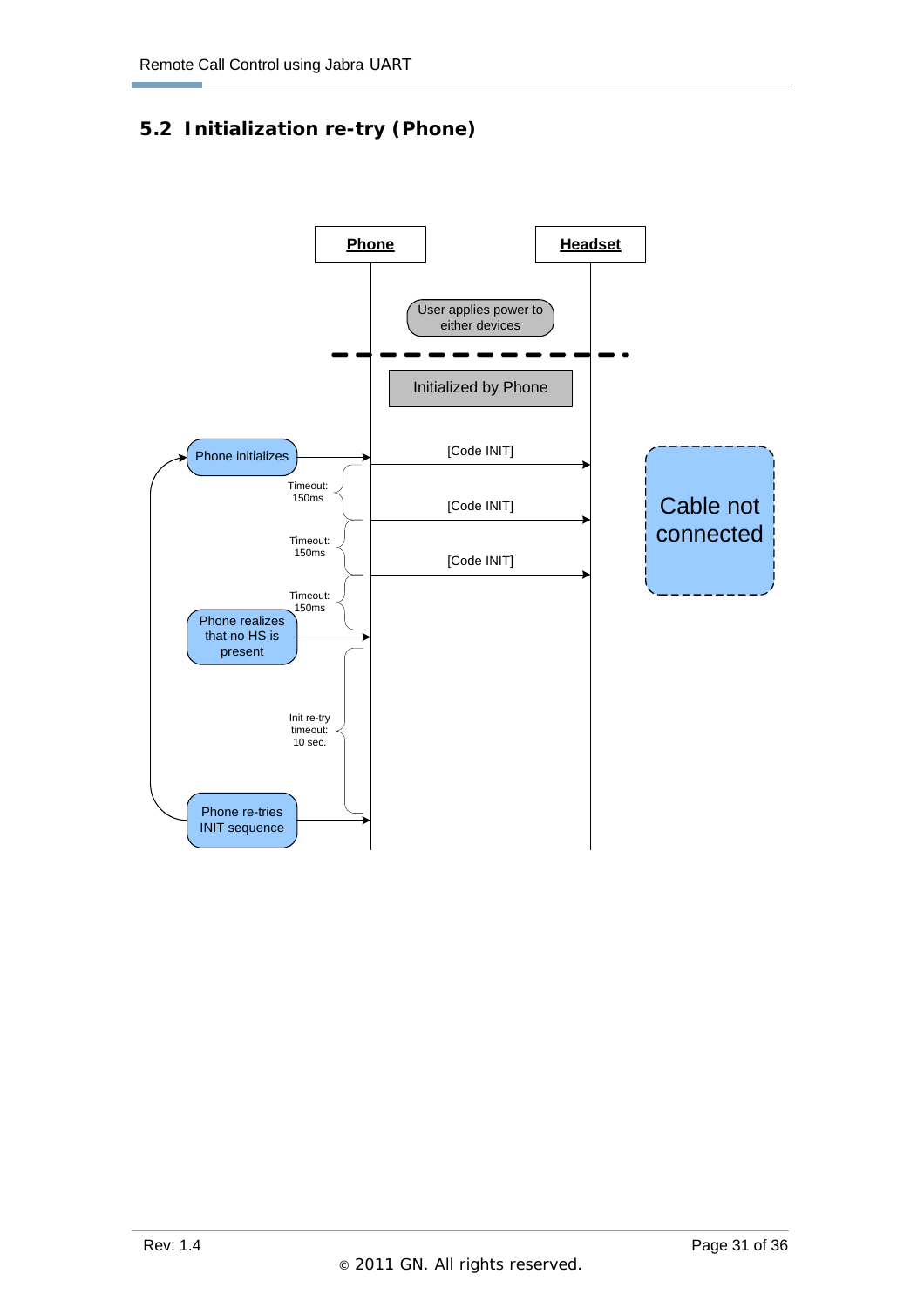# **5.3 Initialization re-try (Headset)**

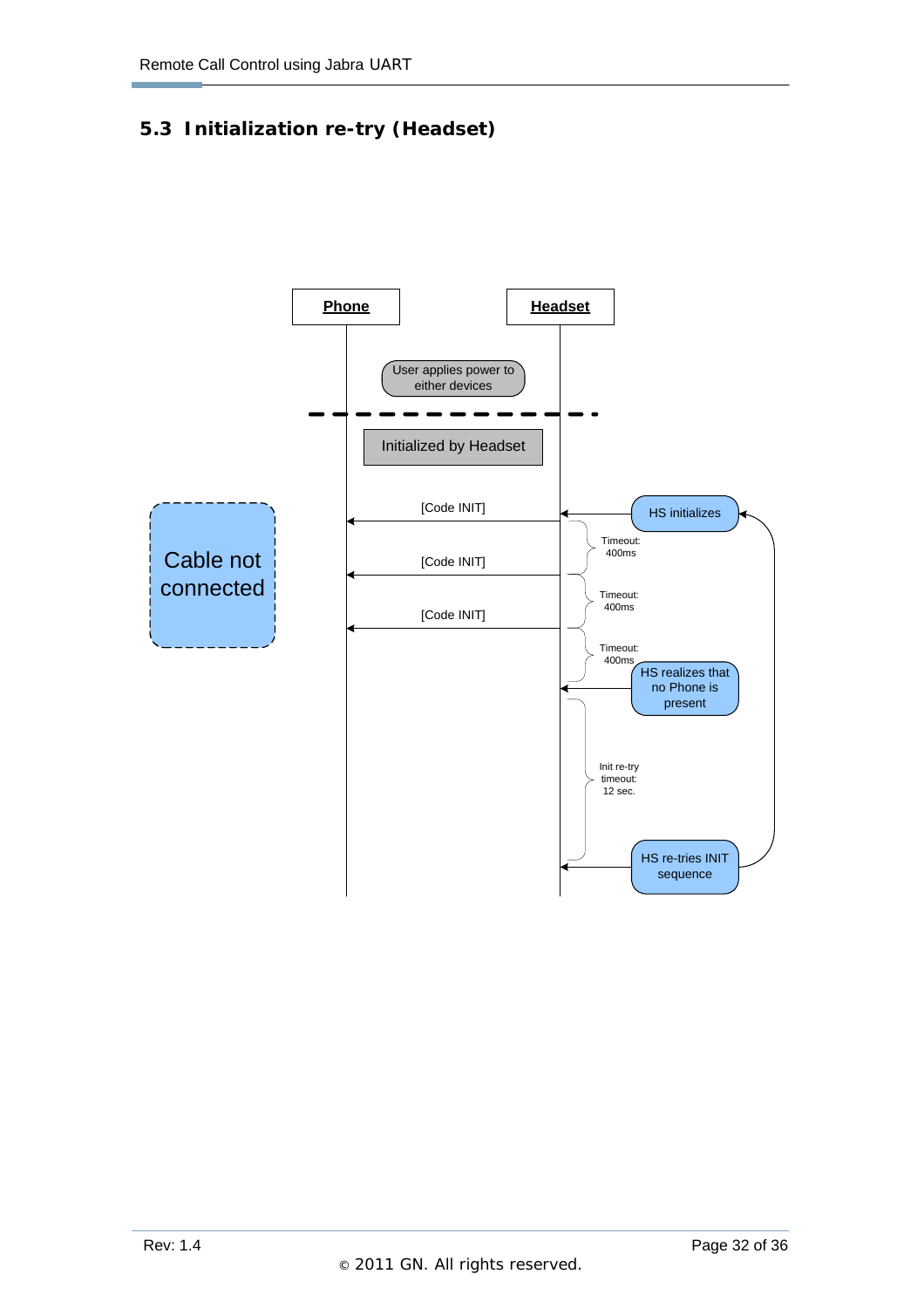# **5.4 Call Waiting**

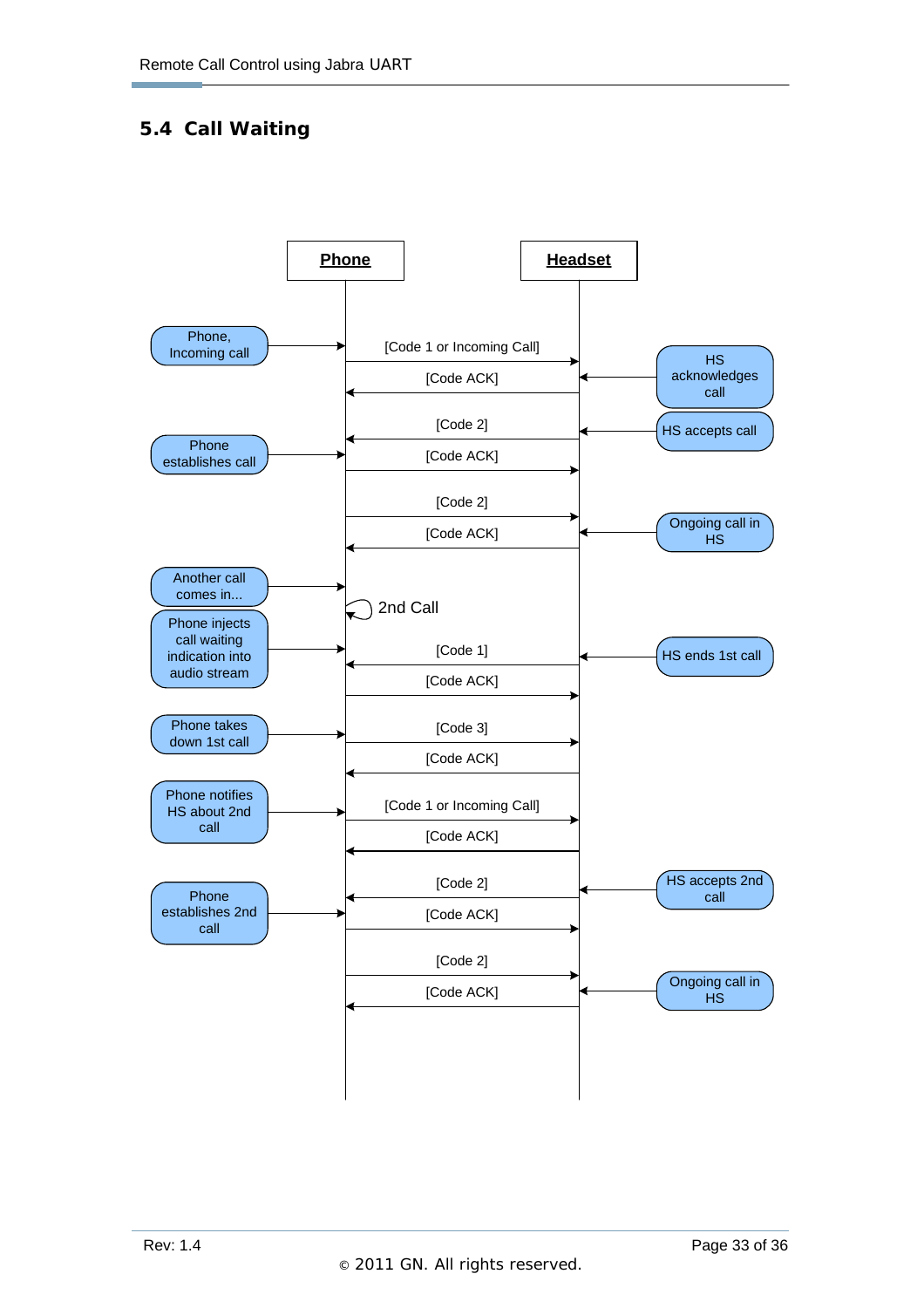# **5.5 Polling**

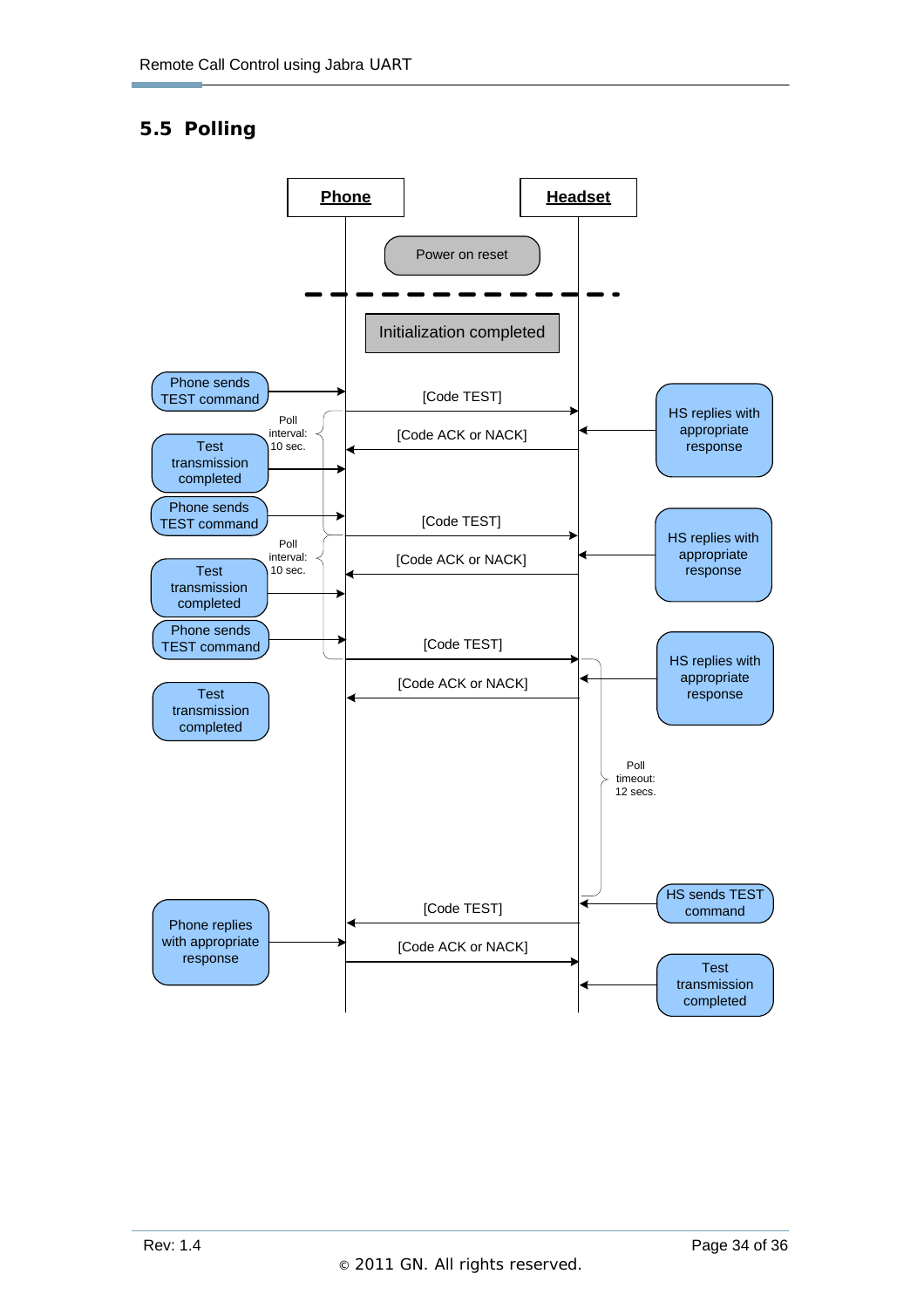# **5.6 Cable un-plugged (with polling)**